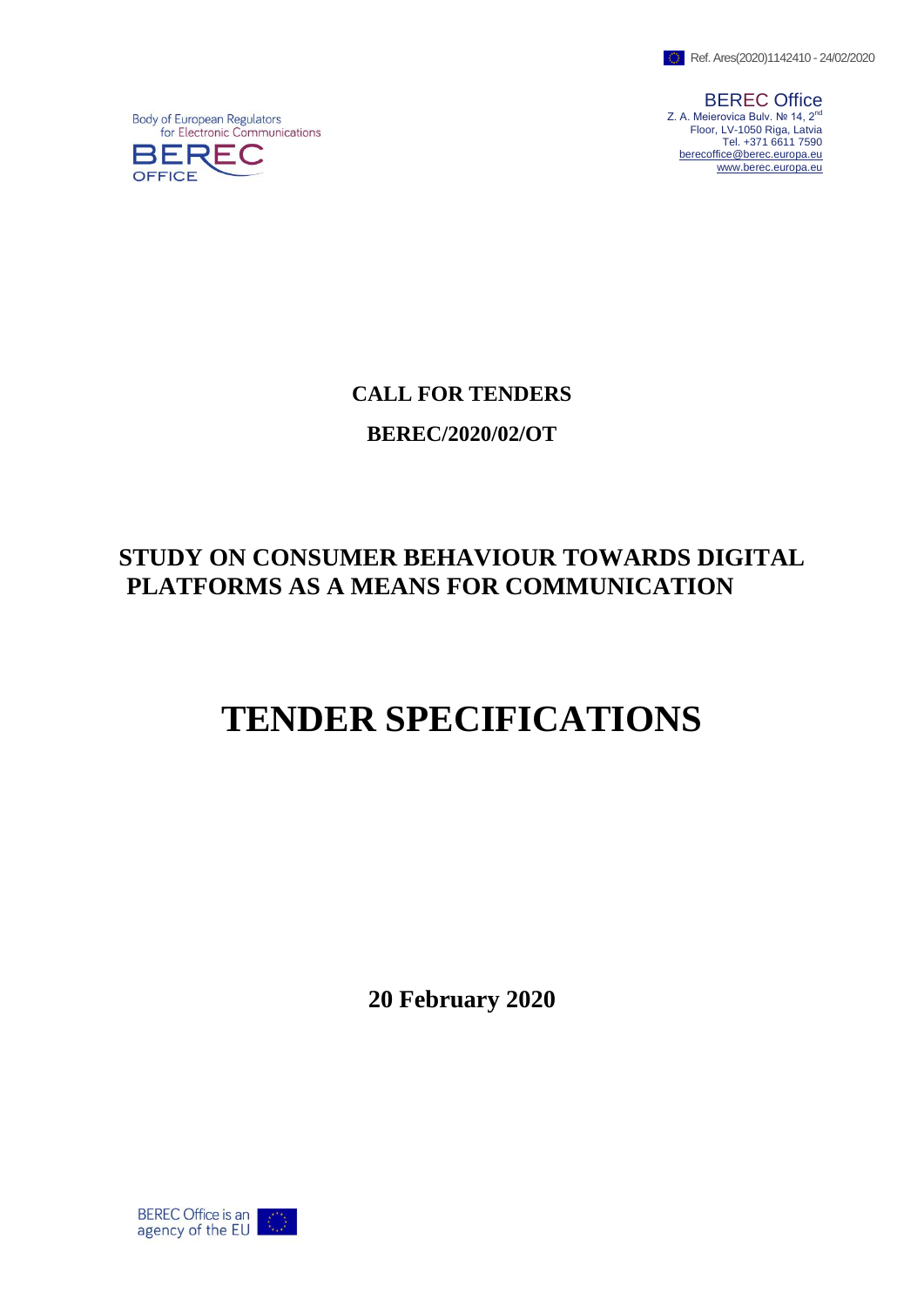# **TABLE OF CONTENT**

<span id="page-1-0"></span>

| 1.               |  |
|------------------|--|
|                  |  |
|                  |  |
|                  |  |
|                  |  |
|                  |  |
|                  |  |
|                  |  |
| 2.               |  |
|                  |  |
|                  |  |
|                  |  |
|                  |  |
|                  |  |
|                  |  |
|                  |  |
| 3.               |  |
| $\overline{4}$ . |  |
|                  |  |
|                  |  |
|                  |  |
|                  |  |
|                  |  |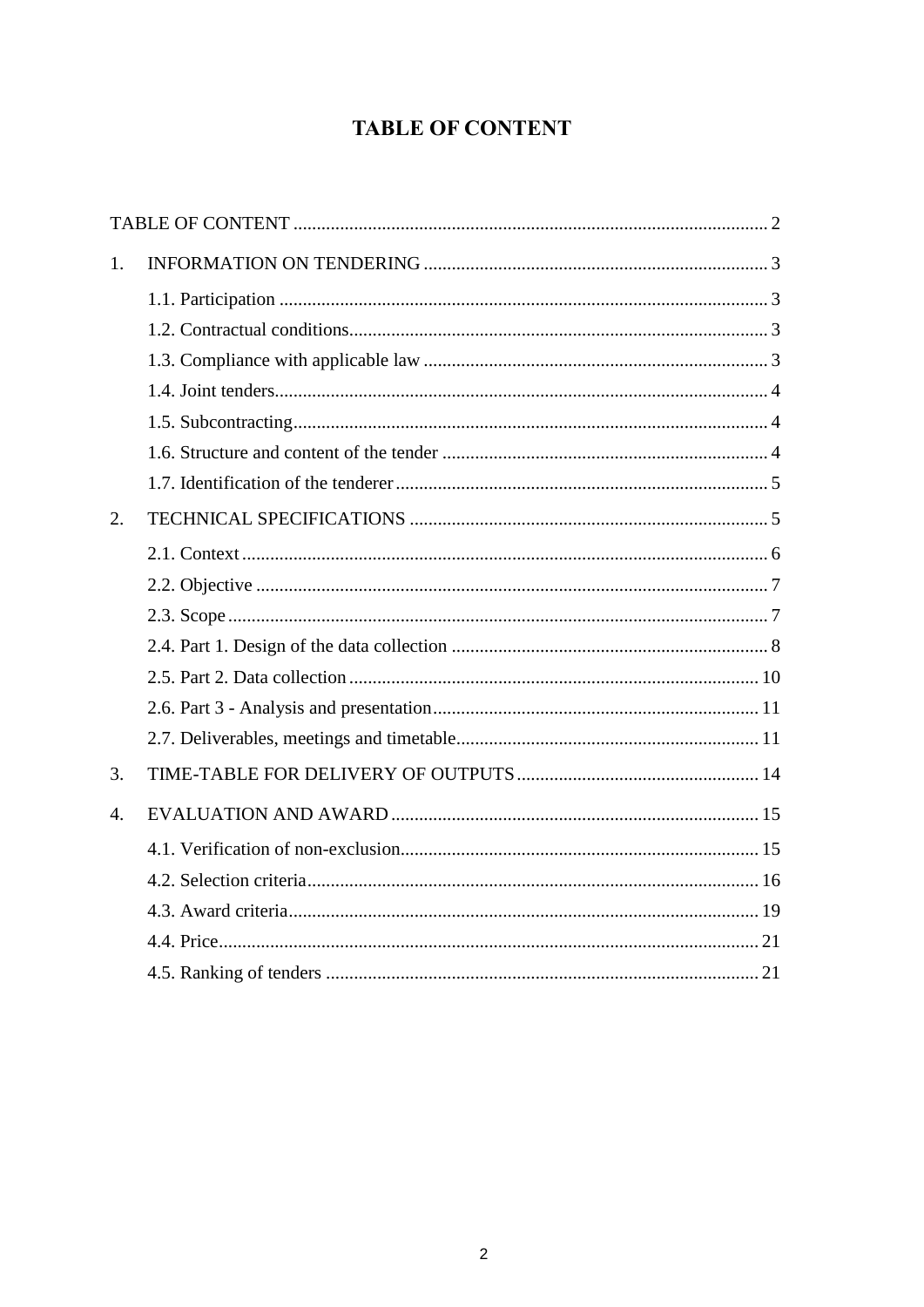# <span id="page-2-1"></span><span id="page-2-0"></span>**1. INFORMATION ON TENDERING**

# **1.1. Participation**

Participation in this procurement procedure is open on equal terms to all natural and legal persons coming within the scope of the Treaties, as well as to international organisations.

It is also open to all natural and legal persons established in a third country which has a special agreement with the Union in the field of public procurement on the conditions laid down in that agreement.

The plurilateral Agreement on Government Procurement<sup>1</sup> concluded within the World Trade Organisation does not apply to this tender procedure.

Please be aware that after the UK's withdrawal from the EU, the rules on access to EU procurement procedures of economic operators established in third countries will apply to candidates or tenderers from the UK depending on the outcome of the negotiations. In case such access is not provided by legal provisions in force tenderers from the UK could be rejected from the procurement procedure.

#### <span id="page-2-2"></span>**1.2. Contractual conditions**

The tenderer should bear in mind the provisions of the draft contract which specifies the rights and obligations of the contractor, particularly those on payments, performance of the contract, confidentiality, and checks and audits.

Maximum total amount of the contract is EUR 140 000 (one hundred and forty thousand euro) over total maximum duration of the Contract.

#### <span id="page-2-3"></span>**The duration of the contract is a total maximum duration of 12 months.**

#### **1.3. Compliance with applicable law**

 $\overline{a}$ 

The tender must comply with applicable environmental, social and labour law obligations established by Union law, national legislation, collective agreements or the international environmental, social and labour conventions listed in Annex X to Directive  $2014/24/EU^2$ , as well as with data protection obligations resulting from Regulation (EU)  $2016/67914^3$ .

<sup>1</sup> Se[e http://www.wto.org/english/tratop\\_E/gproc\\_e/gp\\_gpa\\_e.htm](http://www.wto.org/english/tratop_E/gproc_e/gp_gpa_e.htm)

<sup>&</sup>lt;sup>2</sup> Directive 2014/24/EU of the European Parliament and of the Council of 26 February 2014 on public procurement and repealing Directive 2004/18/EC (OJ L 94, 28.3.2014, p. 65).

<sup>&</sup>lt;sup>3</sup> Regulation (EU) 2016/679 of the European Parliament and of the Council of 27 April 2016 on the protection of natural persons with regard to the processing of personal data and on the free movement of such data, and repealing Directive 95/46/EC (General Data Protection Regulation) (Text with EEA relevance) (OJ L 119, 4.5.2016, p. 1–88).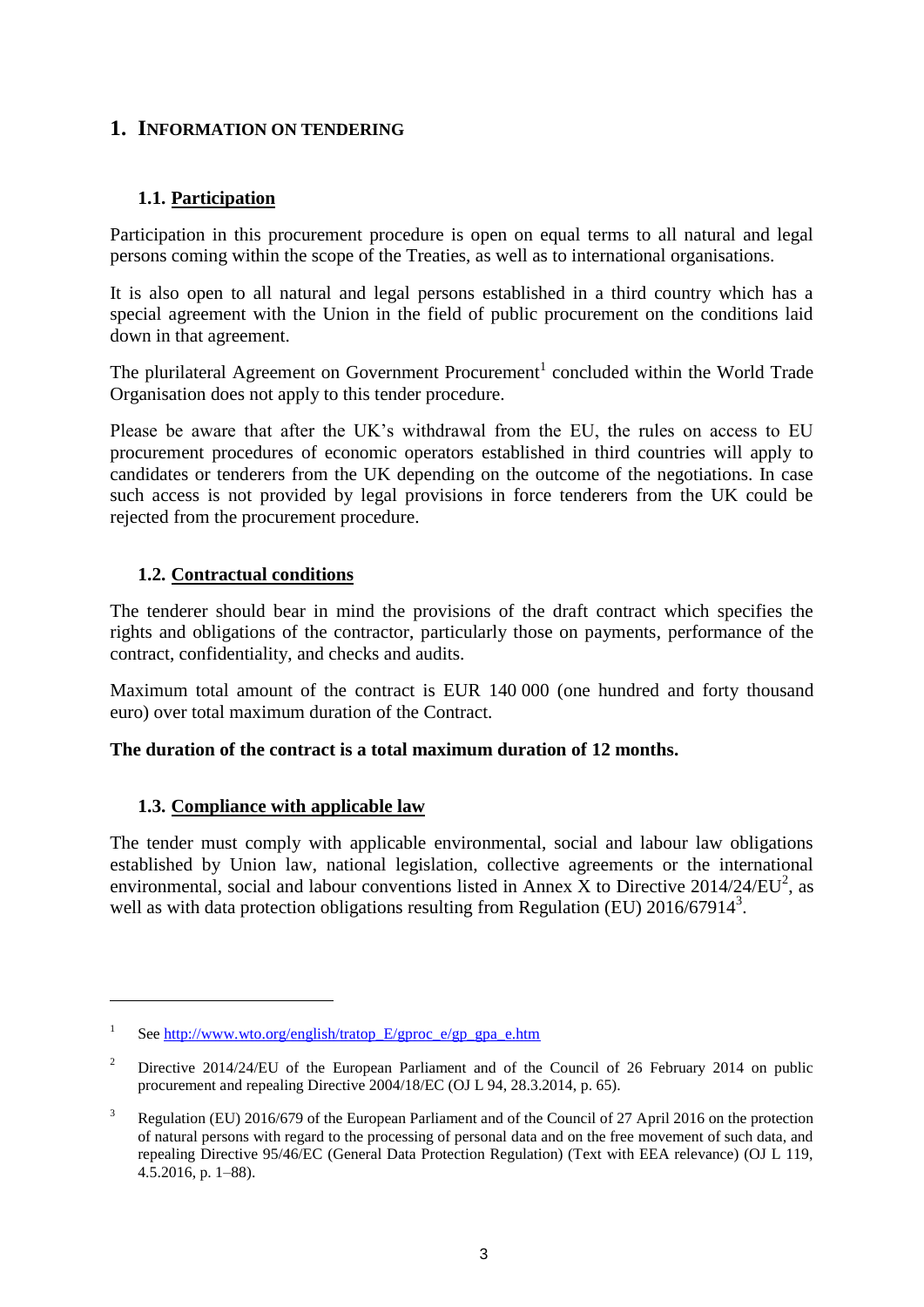# <span id="page-3-0"></span>**1.4. Joint tenders**

A joint tender is a situation where a tender is submitted by a group of economic operators (natural or legal persons). Joint tenders may include subcontractors in addition to the members of the group.

In case of joint tender, all members of the group assume joint and several liability towards the Contracting Authority for the performance of the contract as a whole, i.e. both financial and operational liability. Nevertheless, tenderers must designate one of the economic operators as a single point of contact (the leader) for the Contracting Authority for administrative and financial aspects as well as operational management of the contract.

After the award, the Contracting Authority will sign the contract either with all members of the group, or with the leader on behalf of all members of the group, authorised by the other members via powers of attorney.

#### <span id="page-3-1"></span>**1.5. Subcontracting**

Subcontracting is permitted but the contractor will retain full liability towards the Contracting Authority for performance of the contract as a whole.

Tenderers are required to identify subcontractors whose share of the contract is above 10 % and whose capacity is necessary to fulfil the selection criteria.

During contract performance, the change of any subcontractor identified in the tender or additional subcontracting will be subject to prior written approval of the Contracting Authority.

#### <span id="page-3-2"></span>**1.6. Structure and content of the tender**

The tenders must be presented as follows:

Part A: Identification of the tenderer (see section 1.7)

Part B: Non-exclusion (see section 4.1)

Part C: Selection (see section 4.2)

Part D: Technical offer

The technical offer must cover all aspects and tasks required in the technical specifications and provide all the information needed to apply the award criteria. Offers deviating from the requirements or not covering all requirements may be rejected on the basis of non-compliance with the tender specifications and will not be evaluated.

Part E: Financial offer

The price for the tender must be quoted in euro. Tenderers from countries outside the euro zone have to quote their prices in euro. The price quoted may not be revised in line with exchange rate movements. It is for the tenderer to bear the risks or the benefits deriving from any variation.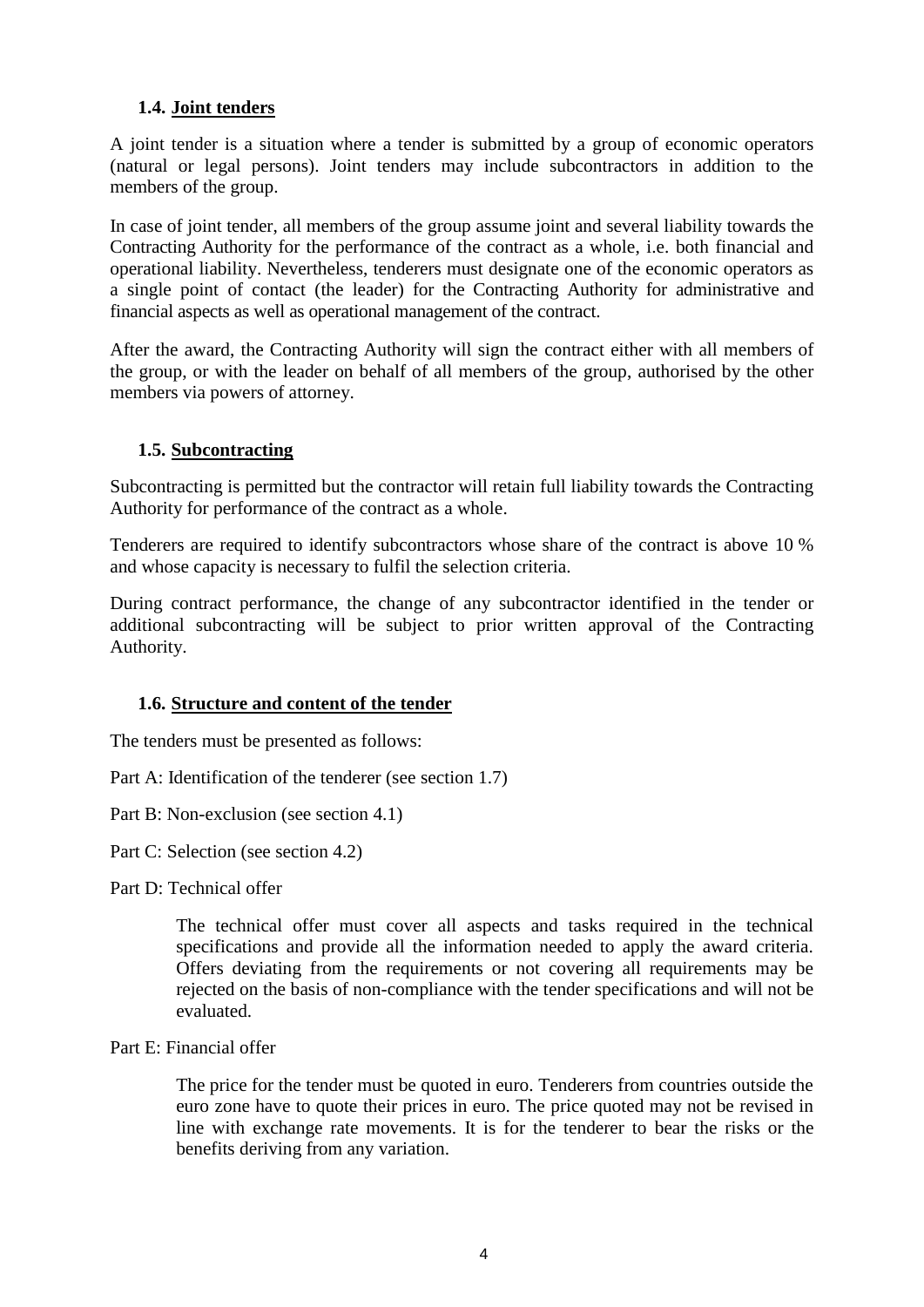Prices must be quoted free of all duties, taxes and other charges, including VAT, as contracting authority is exempt from such charges under Articles 3 and 4 of the Protocol on the privileges and immunities of the European Union. The amount of VAT may be shown separately.

The quoted price must be a fixed amount which includes all charges (including travel and subsistence). Travel and subsistence expenses are not refundable separately.

#### <span id="page-4-0"></span>**1.7. Identification of the tenderer**

The tender must include a **cover letter** signed by an authorised representative presenting the name of the tenderer (including all entities in case of joint tender) and identified subcontractors if applicable, and the name of the single contact point (leader) in relation to this procedure.

In case of joint tender, the cover letter must be signed either by an authorised representative for each member, or by the leader authorised by the other members with powers of attorney. The signed powers of attorney must be included in the tender as well. Subcontractors that are identified in the tender must provide a letter of intent signed by an authorised representative stating their willingness to provide the services presented in the tender and in line with the present tender specifications.

All tenderers (including all members of the group in case of joint tender) must provide a signed Legal Entity Form with its supporting evidence. The form is available on: [https://ec.europa.eu/info/publications/legal-entities\\_en](https://ec.europa.eu/info/publications/legal-entities_en)

Tenderers that are already registered in the Contracting Authority's accounting system (i.e. they have already been direct contractors) must provide the form but are not obliged to provide the supporting evidence.

The tenderer (or the leader in case of joint tender) must provide a Financial Identification Form with its supporting documents. Only one form per tender should be submitted. No form is needed for subcontractors and other members of the group in case of joint tender. The form is available on: [https://ec.europa.eu/info/publications/financial-identification\\_en](https://ec.europa.eu/info/publications/financial-identification_en)

The tenderer (and each member of the group in case of joint tender) must declare whether it is a Small or Medium Size Enterprise in accordance with [Commission Recommendation](http://eur-lex.europa.eu/LexUriServ/LexUriServ.do?uri=OJ:L:2003:124:0036:0041:en:PDF)  [2003/361/EC.](http://eur-lex.europa.eu/LexUriServ/LexUriServ.do?uri=OJ:L:2003:124:0036:0041:en:PDF) This information is used for statistical purposes only.

# <span id="page-4-1"></span>**2. TECHNICAL SPECIFICATIONS**

 $\overline{a}$ 

#### **Introduction to BEREC and the BEREC Office in the context of the contract management**

The Body of European Regulators for Electronic Communications (BEREC) and the Agency for Support for BEREC (BEREC Office) were established by Regulation (EU) 2018/1971 of the European Parliament and of the Council of 11 December 2018, amending Regulation (EU) 2015/2120 and repealing Regulation (EC) No  $1211/2009<sup>4</sup>$ .

<sup>4</sup> See<https://eur-lex.europa.eu/legal-content/EN/TXT/?uri=CELEX%3A32018R1971>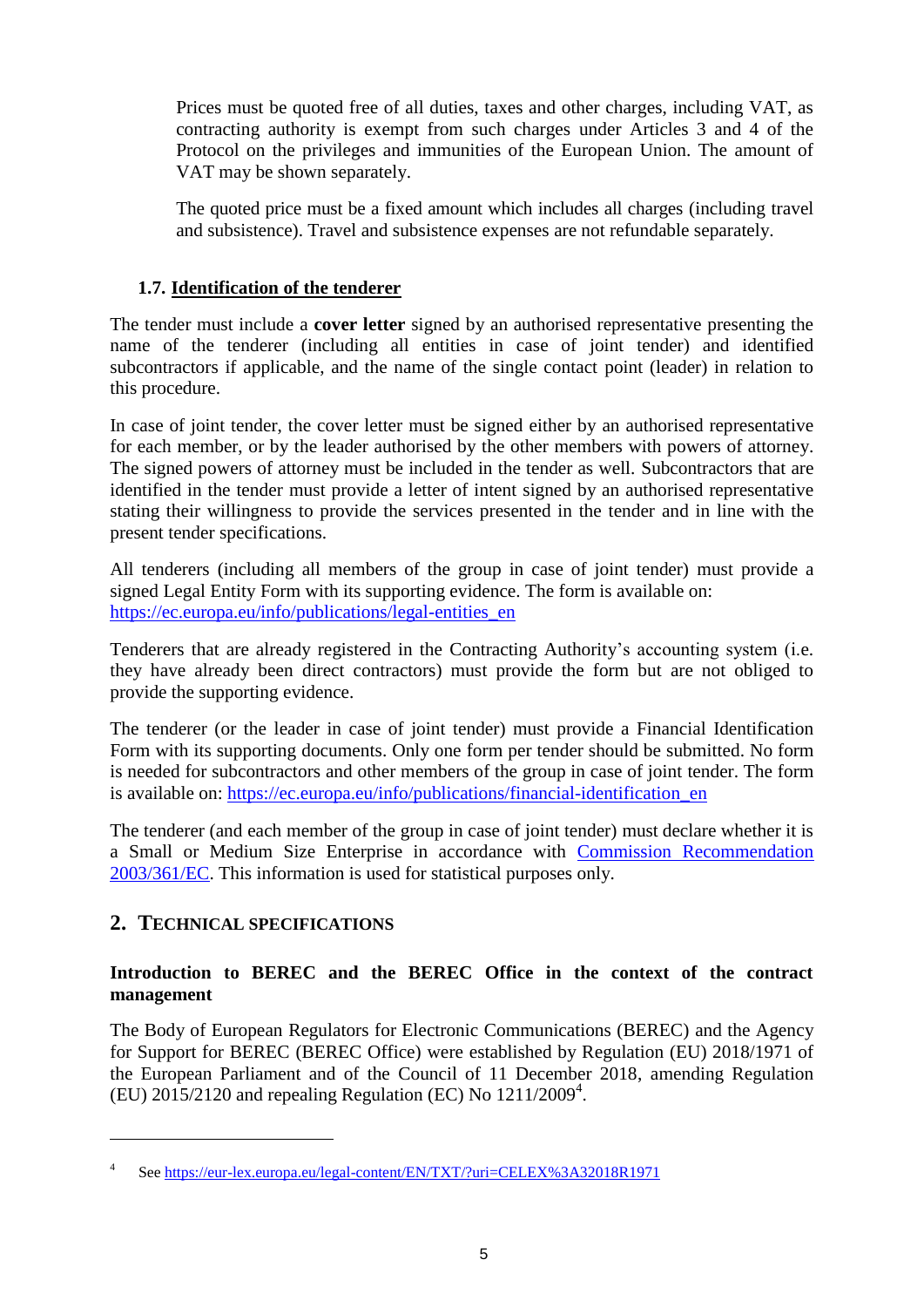The BEREC Office provides professional and administrative support services to BEREC. The BEREC Office is responsible for carrying out the procurement and will be responsible for overseeing the execution and fulfilment of the contract.

# <span id="page-5-0"></span>**2.1. Context**

 $\overline{a}$ 

The rapid growth of digital platforms has drawn the scrutiny of regulators all over the world. Regulators and policy makers are discussing how market power is distributed, if the current competition policy remains valid for this situation, and how potential bottlenecks can be addressed in relation to digital platforms.<sup>5</sup> BEREC therefore finds it necessary to get a better understanding of digital platforms and consumers' views on digital platforms, and specifically of their role as providers and distributors of digital services, such as interpersonal communication and interactive exchange of information.

There is, according to BEREC (2016), no legal definition of digital platforms, but various descriptions and explanations are available.<sup>6</sup> It is commonly understood that platforms entail two or multi-sided markets. BEREC (2019) highlights that two-sided markets are not a new phenomenon, and not exclusively digital as, for example, broadcasting platforms bring into contact two types of agents in the form of advertisers and viewers.<sup>7</sup> OECD (2019) underscores that digital platforms have some features in common, including giving access to information and use of communication technologies (ICTs) to facilitate interactions between users, the collection and use of data about those interactions, and network effects. Digital platforms drive innovation and play a vital role in economies and societies today. A digital platform is serving two or more distinct sets of users who interact in at least one direction through the service.<sup>8</sup>

A significant part of people's private and public lives has moved online, which is the main driver for consumers to purchase broadband subscriptions and connect to electronic communications networks. An Australian study<sup>9</sup> examines the use of digital platforms and shows that the most commonly used digital platforms were search platforms (e.g. Google Search), social media platforms (e.g. YouTube, Facebook, and Messenger) and internet browsers (e.g. Google Chrome, Internet Explorer, and Safari). The study found that consumers use, on average, at least four different digital platforms on a daily basis, and an additional two different platforms on a weekly basis.

Digital platforms have been embraced by consumers, but less is known about their behaviour and attitudes towards services provided by such platforms. However, it is commonly

<sup>5</sup> BEREC Work Programme 2020, Strategic priority 2: Monitor potential bottlenecks in the distribution of digital services. BEREC CN (19) 83 version 12 September 2019

<sup>&</sup>lt;sup>6</sup> BEREC (2016), Report on OTT services, January 2016, BoR (16)35

<sup>&</sup>lt;sup>7</sup> BEREC (2019), BEREC Report on the Data Economy, 13 June, BoR (19) 106

<sup>8</sup> OECD (2019), An introduction to online platforms and their role in the digital transformation, OECD Publishing, Paris

<sup>&</sup>lt;sup>9</sup> Consumer view and behaviours on digital platforms, final report, November 2018, Roy Morgan prepared for Australian Competition and Consumer Commission.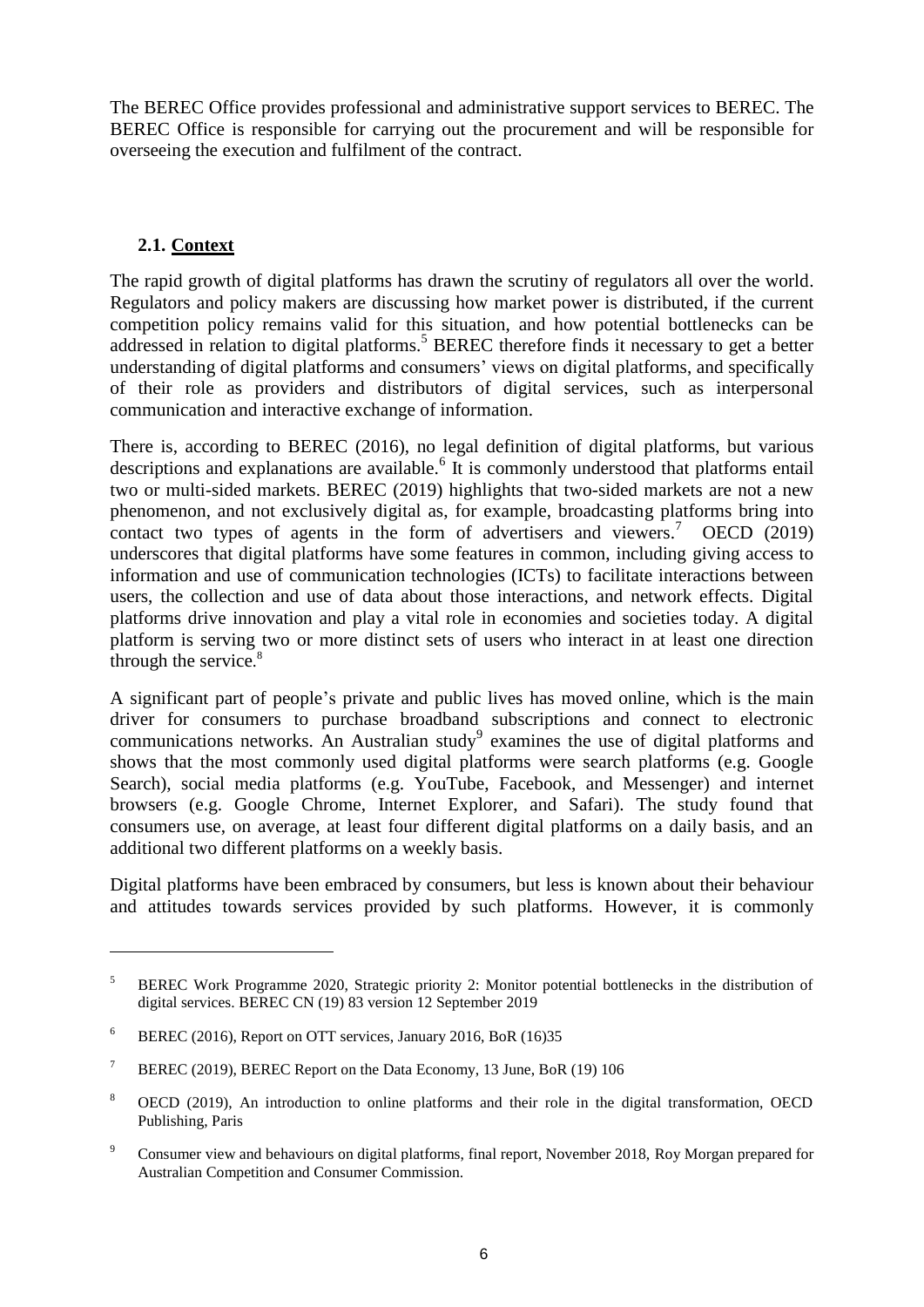recognised that younger people have different usage patterns compared to older generations, as they are more receptive to new trends and new applications. These characteristics are particularly pronounced among consumers below 20 years of age. For example, it seems that the use of Facebook among younger people is considerably lower than that of people over  $30<sup>10</sup>$  This means that it is a challenge for digital platforms, as most other consumer brands to be relevant and attractive to all segments, as consumer experiences and evolving needs as well as preferences change over time, which creates opportunities for new applications.

In order to gain a better understanding of how consumers perceive, use and value digital services and platforms, BEREC has decided to conduct a study that aim to bring new insights on European consumers perception, attitudes and behaviour in relation to digital platforms, and to make a contribution to the wider discourse and policy debate on digital platforms.

The findings of the study will feed into BEREC's work on digital platforms and other related areas.

#### <span id="page-6-0"></span>**2.2. Objective**

The objective of the study is to provide BEREC and NRAs with an evidence-based understanding of the interaction between consumers and digital platforms. The study should provide empirical insights on consumer perception, behaviour and attitudes towards digital platforms in their role as enablers of digital services, with an emphasis on interpersonal communication services and services providing interactive exchange of information. The findings of the study will feed into BEREC's further work on digital platforms and other related areas, and thereby contribute to the wider discourse and policy debate on, for example, market failures in connection to digital platforms.

#### <span id="page-6-1"></span>**2.3. Scope**

 $\overline{a}$ 

The BEREC Office is seeking to conclude a service contract for commissioning a study, which will describe and analyse European consumer perceptions, behaviour and attitudes towards digital platforms as enablers of digital services. The study should focus on communication related services. It should both cover platforms that *provide* services for interpersonal communication, and platforms that primarily *facilitate* interactive exchange of information and media. The study should cover consumer use, perception, and available options, how consumers value and benefit from digital platforms, and how this affects consumer demand for electronic communication services. The study should also explore whether consumers face asymmetries of information or feel locked in and restricted in terms of access to and switching among platforms. It will also examine consumer switching between traditional electronic communication services and digital platforms, how frequently they change services and/or platforms, as well as the reasons behind such behaviour.

The study should not include digital platforms that primarily provide other types of services than communication and interactive exchange of information e.g. accommodation, transportation, finance, e-commerce etc.

<sup>10</sup> Pew Research Center, Teens, Social Media & Technology 2018, May 31 2018. Online market research company eMarketer, July 2019. Edison Research and Triton Digital March 6, 2019.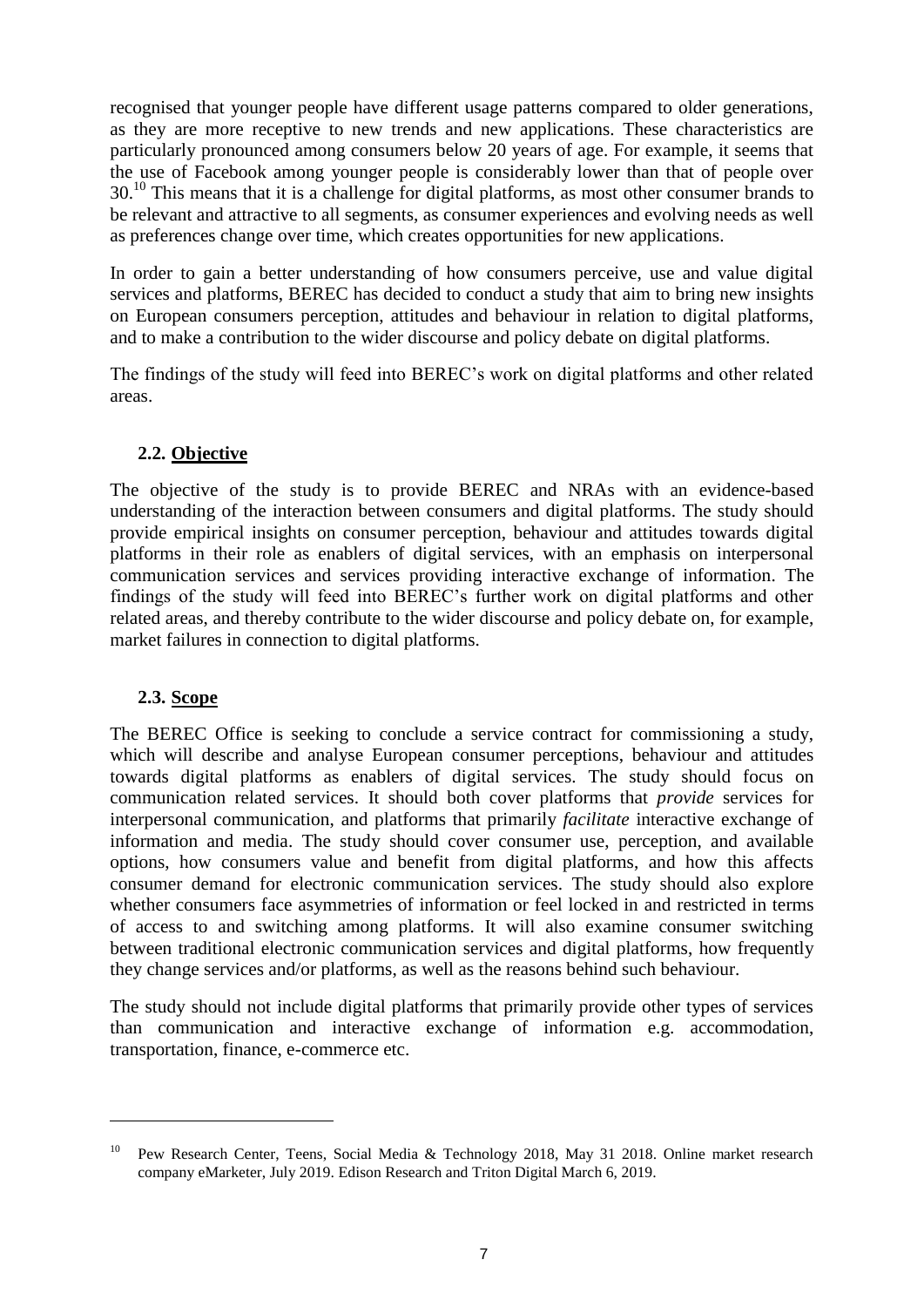Moreover, the study should focus on private consumers. Businesses and other undertakings should not be included.

Although important topics, the study should not include an analysis of competition, privacy, and regulatory aspects of digital platforms.

The study is divided into three parts, each with different deliverables. Part 1 consist of designing the data collection, Part 2 conducting the data collection, and Part 3 compilation and analysis of the results.

#### <span id="page-7-0"></span>**2.4. Part 1. Design of the data collection**

 $\overline{a}$ 

#### **2.4.1. Identify relevant platforms – what the data collection should address**

The contractor must make a selection of services provided by digital platforms to be included in the data collection. In order to identify which platforms and services the contractor must address in the data collection, BEREC has divided digital platforms and the services they provide, in three categories, labelled as 1 to 3. BEREC recognise that it is not straight forward to make such a classification, and therefore ask the contractor to regard the below classification as guidance in the selection. Given the objective of the study the focus should be on the first category followed by category two.

The first category is digital platforms that primarily *provide* interpersonal communications services.<sup>11</sup> It covers services that enable interpersonal and interactive exchange of information. It covers for example voice calls, emails, messaging services, video conferencing and group chats. These services are many times full or part substitutes for traditional telecommunication services, but others provide new types of services. Platforms and services in this category include for example Messenger, WhatsApp (Facebook), Skype (Microsoft), Gmail (Google), FaceTime, i-Message (Apple), and Snapchat. This is a must-have and primary focus must be put on this category.

The second category is platforms that primarily *facilitate* interactive exchange of information and media. Such services require connectivity and drive consumer demand for very high capacity broadband. Examples include online gaming, video streaming, and social networks. The category also includes distribution platforms for applications, so called app stores. Platforms and services in this category include Instagram (Facebook), Twitter, YouTube, Stadia (Google), Twitch, Prime (Amazon), TikTok. Although including this category is a must-have, secondary focus must be put on this category compared to the first category.

The third category is platforms that provide services whose focus is beyond interactive exchange of information, and is out of scope of the study to be done. The platforms in this category enable and/or provide services in accommodation, transportation, finance, ecommerce, and a multitude of other areas part of the ongoing digitalisation. The platforms provide various services that require connectivity, but they are not substitutes for traditional electronic communications services, nor are they main drivers for very-high-capacity connectivity. Platforms and services in this category include Airbnb, Spotify, Uber, BlaBlaCar, Rakuten. Although they could provide a means for interactive exchange of

<sup>&</sup>lt;sup>11</sup> Directive (EU) 2018/1972 of the European Parliament and of the Council of 11 December 2018 establishing the European Electronic Communications Code (EECC), recital 17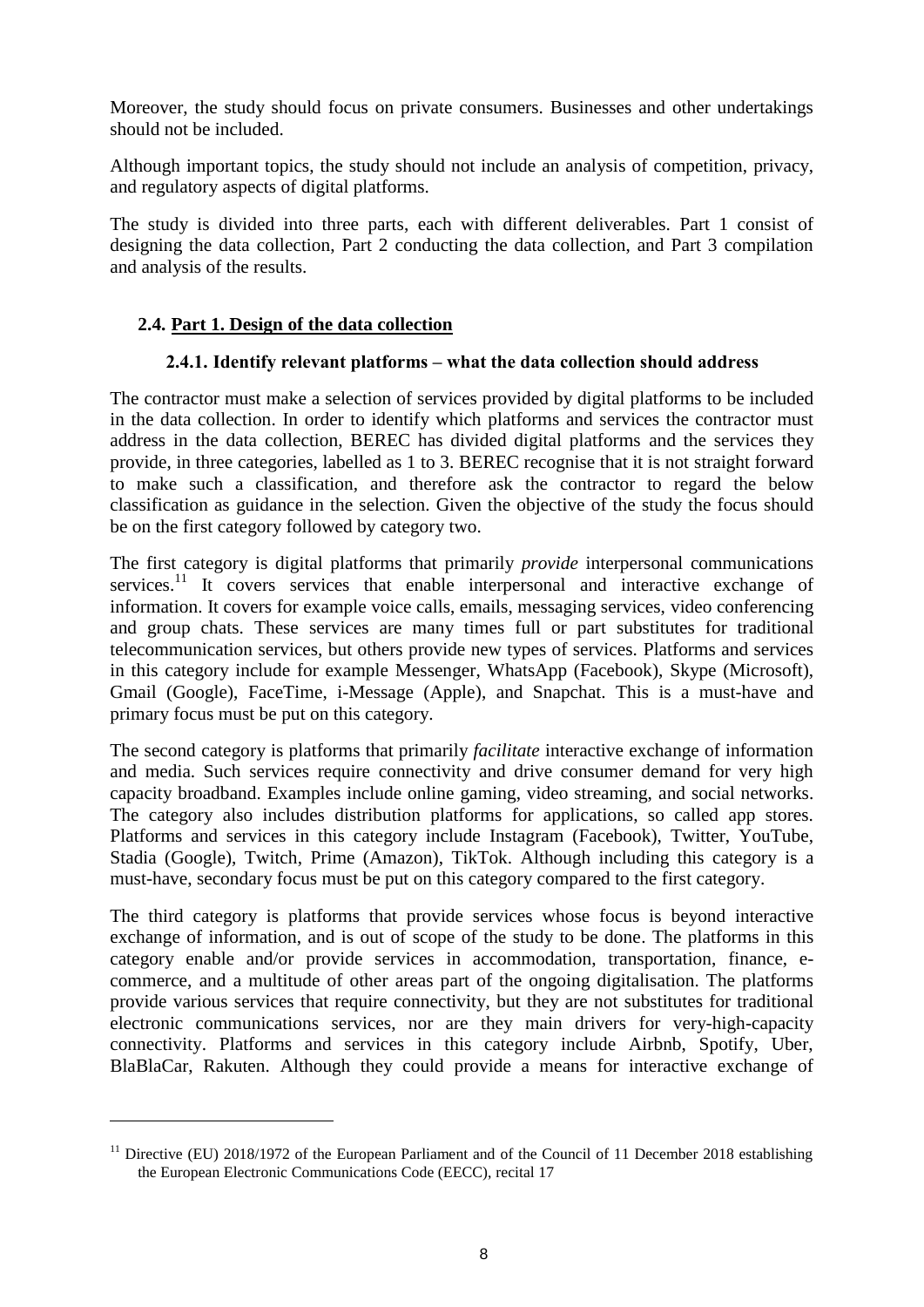information in addition to their primary purpose they should not be part of the scope of the study.

# **2.4.2. Defining respondents**

The contractor **must** conduct a data collection about consumers' use perceptions, behaviour and attitudes towards digital platforms as enablers of digital services in European countries. The main focus should be on interpersonal communications services and interactive exchange of information and media provided by digital platforms that could be described as belonging to category one and two of the above mentioned typology of digital platforms. The theoretical total population of the survey consists of all consumers in the BEREC area, including BEREC member countries and observer countries.<sup>12</sup> Since data collection can be very costly when conducted on a large scale, it will need to focus on a sample of consumers that are representative of European consumers. The BEREC Office requires tenderers to provide, as part of the overall data collection approach, full details of the methodology to be used for the data collection to include the sampling methodology such that any survey is based on a representative sample. Stratification criteria must, amongst other things, include:

- Gender
- Age
- Geography (e.g. country, city)
- Education
- $\bullet$  Income

 $\overline{a}$ 

# **2.4.3. Developing a questionnaire**

The contractor should propose questions to be approved by the BEREC Office before the data collection is launched. The following aspects and questions must at a minimum be considered in the formulation of questions. It is not a comprehensive list of all relevant aspects that could be examined, but it identifies aspects that BEREC is interested in examining closer.

- Which digital platforms and services do the respondents use?
- What are the drivers or motivation behind the usage?
- How accessible are the services provided by the digital platforms? How is their functional performance? $13$
- What is the frequency of use for interpersonal communication and interactive exchange of information (e.g. daily, at least once a week, at least one a fortnight, at least once a month, less often than once a month, never)?
- Has the usage changed over time? Is it unchanged or has it increased or decreased? Has the usage altered in respect to which platforms that are used? Reasons for changed behaviour?
- What are the reasons for altered behaviour? Do privacy considerations influence consumer decisions? Are consumers locked in and restricted regarding access and the

<sup>&</sup>lt;sup>12</sup> BEREC member countries: Austria, Belgium, Bulgaria, Croatia, Cyprus, Czech Republic, Denmark, Estonia, Finland, France, Germany, Greece, Hungary, Ireland, Italy, Latvia, Lithuania, Luxembourg, Malta, Poland, Portugal, Romania, Slovak Republic, Slovenia, Spain, The Netherlands.

Observer countries: Albania, North Macedonia, Iceland, Lichtenstein, Montenegro, Norway, Serbia, Switzerland, Turkey.

<sup>&</sup>lt;sup>13</sup> Directive (EU) 2019/882 of the European Parliament and of the Council of 17 April 2019 on the accessibility requirements for products and services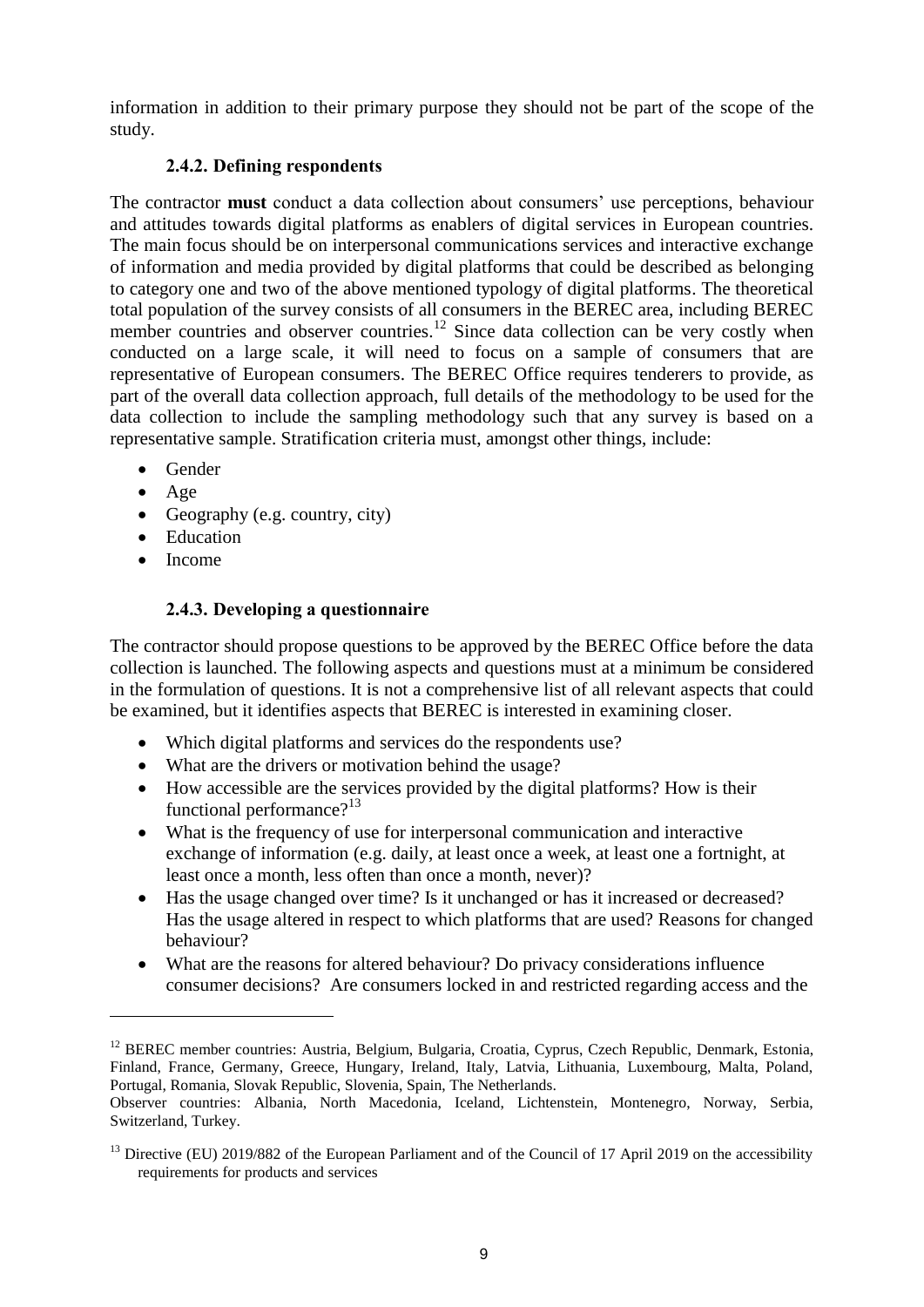services they are able to use? Do they rarely or never change platforms, and if so, what are the reasons for it?

- Are consumers informed about alternatives? What barriers to change do consumers experience, if any? How has the use of services provided by digital platforms affected the use of electronic communication services?
- Does digital platforms provide services that are sufficient substitutes for traditional interpersonal communication services?
- Is there a willingness to pay for interpersonal communication services and interactive exchange of information provided by digital platforms? Are non-monetary "payment" (e.g. submission of personal data) taken into account?
- How does it relate to consumers' willingness to pay for broadband connectivity and traditional electronic communication services? What are users' perception of quality of service and quality of experience for the services provided by the selected digital platforms? Does it influence choices of which platforms to use?

**The questions should be kept as simple, short and concise as possible.** The questionnaire should include instructions on and explanations of key concepts to assist the respondents. This will include establishing an appropriate terminology to describe and explain digital platforms and the services they provide.

The questionnaire should be designed to be effective and user friendly in order to fulfil the objective with the study. The exact number of questions will be decided in collaboration with BEREC Office and will depend on the type of questions chosen, like for example multiple choice, single choice, free text etc. As an indication the questionnaire should contain approximately 30 questions. The contractor must take into account that a high number of questions and a complex questionnaire risks leading to lower response rate.

Questions will need to be translated to other languages depending on the sample of respondents. The contractor must take this into consideration.

#### **2.4.4. Research methodology**

The contractor must propose a methodology for the data collection. The method chosen could be quantitative, e.g. web panel survey or telephone survey or a combination of quantitative and qualitative methods, e.g. survey and focus groups. The reliability and validity of the chosen methodology must be considered, as well as ways to mitigate potential biases. The contractor must also address what they will do if response rates are lower than anticipated, especially if the representativeness of the panel comes in jeopardy. The chosen methodology should be aligned with established practices and scientific methods applied within this field. The contractor must explain the main characteristics of the chosen methodology. Evidence to support the methodology and approach should be provided for reference to other types of surveys undertaken of similar scale and challenges.

#### **2.4.5. Part 1 Deliverables**

Based on the work items listed above, the contractor must first deliver a data collection report including a list of questions for the data collection the methodology (as discussed in 2.4.4) that will be used as well as the countries covered by the survey, a detailed plan for how the data collection should be conducted, number of samples and its characterization (e.g. segmentation per country or region) and other required information. The data collection report must also include the questionnaire to be used in the survey. The BEREC Office must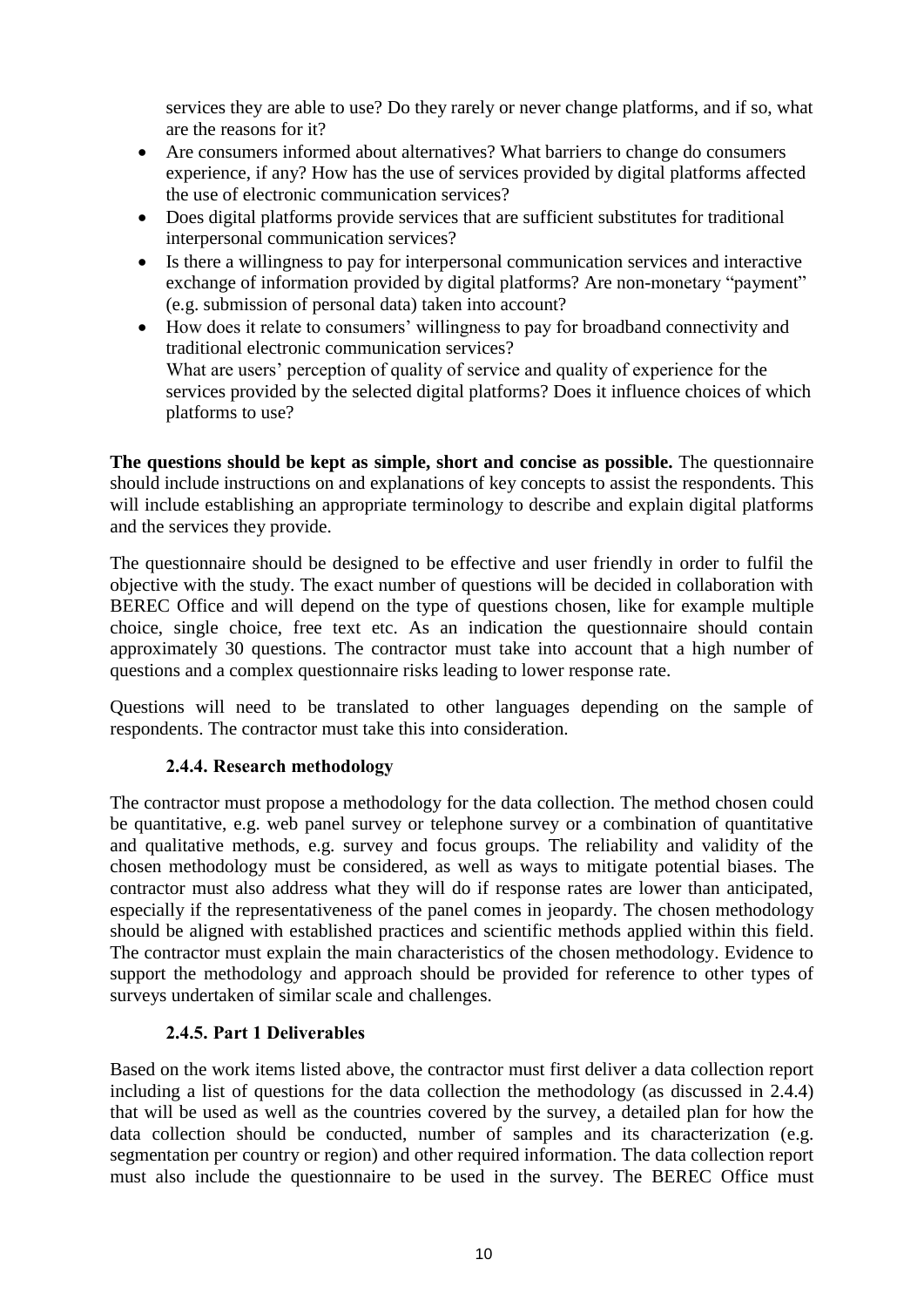approve the data collection report, before the contractor start the data collection. The contractor will not provide contact details of consumers.

# <span id="page-10-0"></span>**2.5. Part 2. Data collection**

# **2.5.1. Conducting the data collection**

The contractor must conduct the data collection according to the agreed methodology. The contractor must confirm the quality assurance methods used that ensure the accuracy of the collected data, which mean that it must be correct in relation to the applied method.

# **2.5.2. Deliverables**

Documentation from the data collection, including (raw) dataset from the data collection, answers from interviews, focus groups and other related material should be provided in Excel format.

# <span id="page-10-1"></span>**2.6. Part 3 - Analysis and presentation**

# **2.6.1. Prepare draft, final report and presentation**

The findings of the data collection must be presented and analysed by the contractor in a final report. The contractor must do a demographic and geographic break down of the different variables. The analysis should for example address how cultural and social background as well as the level of IT-maturity affect the results. The contractor must consider the statistical validity of the results, and conduct a non-response analysis.

#### **2.6.2. Deliver dataset**

An electronic version of the final dataset should be provided in the form of a clear and comprehensible spreadsheet for internal use by the BEREC Office taking into account EU regulation on data privacy. Moreover, the script/code with which the results of the draft and final report are generated must be provided.

#### **2.6.3. Deliverables**

The contractor must deliver a final report that presents the findings of the data collection. The report should make use of graphs and tables to illustrate the results.

#### **2.6.4. Duration**

Duration of the tasks must not exceed 8 months and is subject to the provisions of Article I.3. of the contract. However, depending upon the progress of the project the duration could be prolonged with up to four months if required. In the trade-off between quality and time, this study should prioritise quality.

#### <span id="page-10-2"></span>**2.7. Deliverables, meetings and timetable**

#### **2.7.1. Deliverables**

All intellectual property rights of the study must belong to BEREC Office. The whole material associated with this study can be used by any of the BEREC members and observers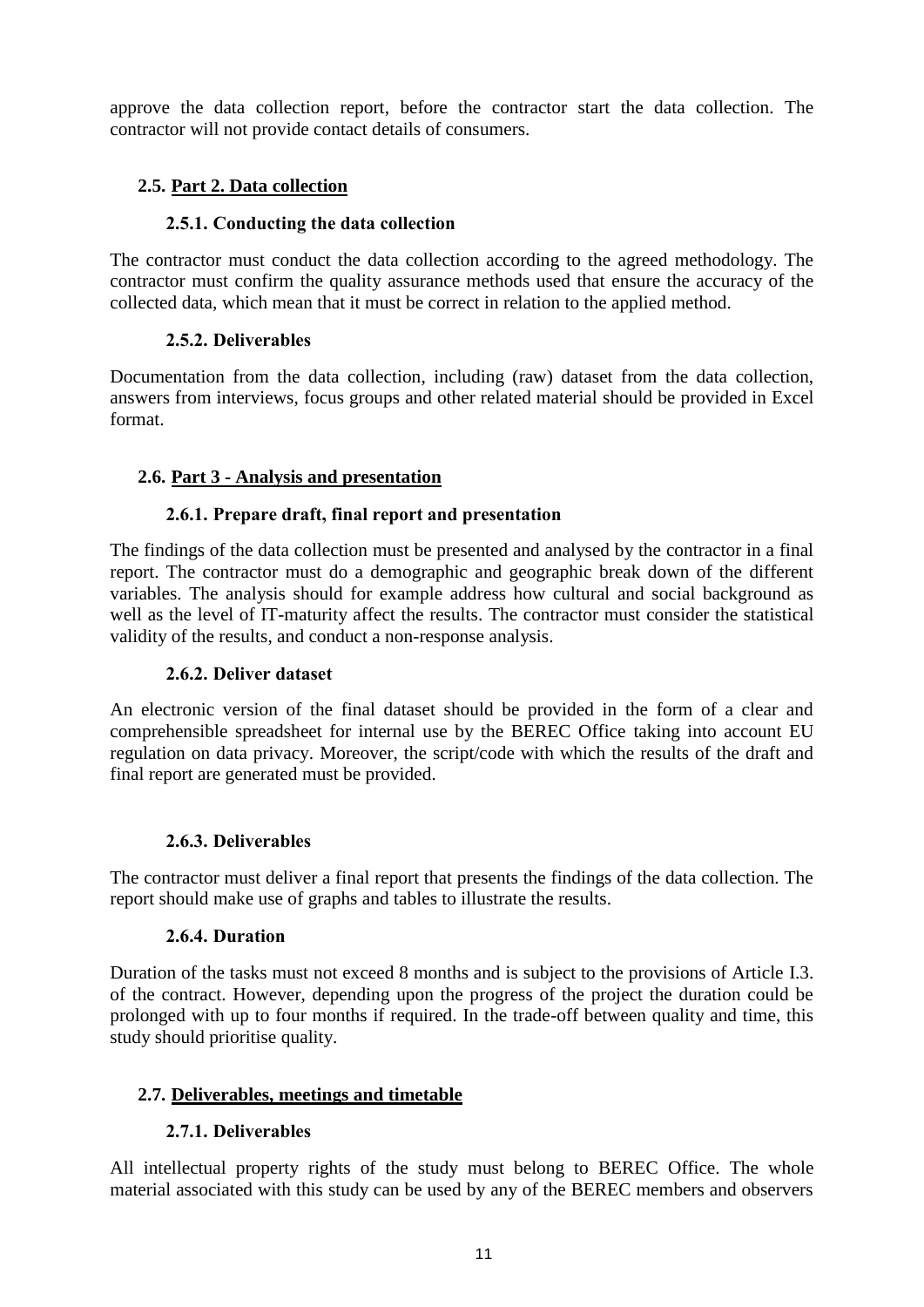for conducting a similar or different study all depending on decisions made by the BEREC Office.

# **2.7.2. Part 1 Deliverables**

A data collection report, specifying the methodology, resources and objectives provided in the tender in accordance with the guidance provided by the BEREC Office during the meeting (see section 2.7.6). A draft of the report must be made available to the BEREC Office at least five working days before the meeting. The data collection report must take into account all observations and comments raised at the meeting. A final data collection report must be made available to the BEREC Office within two weeks after the meeting.

The data collection report should at least include the following sections:

- 1. Summary
- 2. A description of the platforms included in the data collection
- 3. The questionnaire
- 4. Presentation of the methodology including samples
- 5. Detailed description of how the data collection will be conducted
- 6. Other practical issues related to the data collection
- 7. Timeline for the data collection work

# **2.7.3. Part 2 Deliverables**

An electronic version of the final dataset, including the script/code with which the results of the draft and final report are generated, must be provided in the form of a clear and comprehensible spreadsheet for BEREC Office internal usage. It should include the dataset used in the data collection.

A progress report must be delivered based on how the data collection is developing.

#### **2.7.4. Part 3 Deliverables**

A final report must be delivered. A draft of the report must be made available to the BEREC Office at least five working days before the meeting. The final report must take into account all observations and comments raised at the meeting (see section 2.7.6). The final report must be submitted to the BEREC Office within four weeks after the meeting. The Final report should at least include the following sections:

- 1. Executive summary
- 2. A description of the methodology
- 3. Results from the data collection
- 4. Analysis: Based on "desk research", the contractor should put the findings of the study in the context of previous research and the established perception of digital platforms and the services they provide. This includes identifying what new insights the study brings, and what its contribution is to the wider discourse on digital platforms. Moreover, the analysis should examine consumer benefits of services provided by digital platforms and how it could be affected by regulatory interventions as well as other relevant measures.
- 5. Assessment of consumer behaviour on digital platforms and, more specifically, how consumers use, evaluate and choose between different digital services and platforms, including traditional electronic communication services.
- 6. Conclusions, including, among other things, an assessment of how consumer behaviour (cf. p5) affects the potential "risk" that economic platforms pose for competition in electronic communication services markets.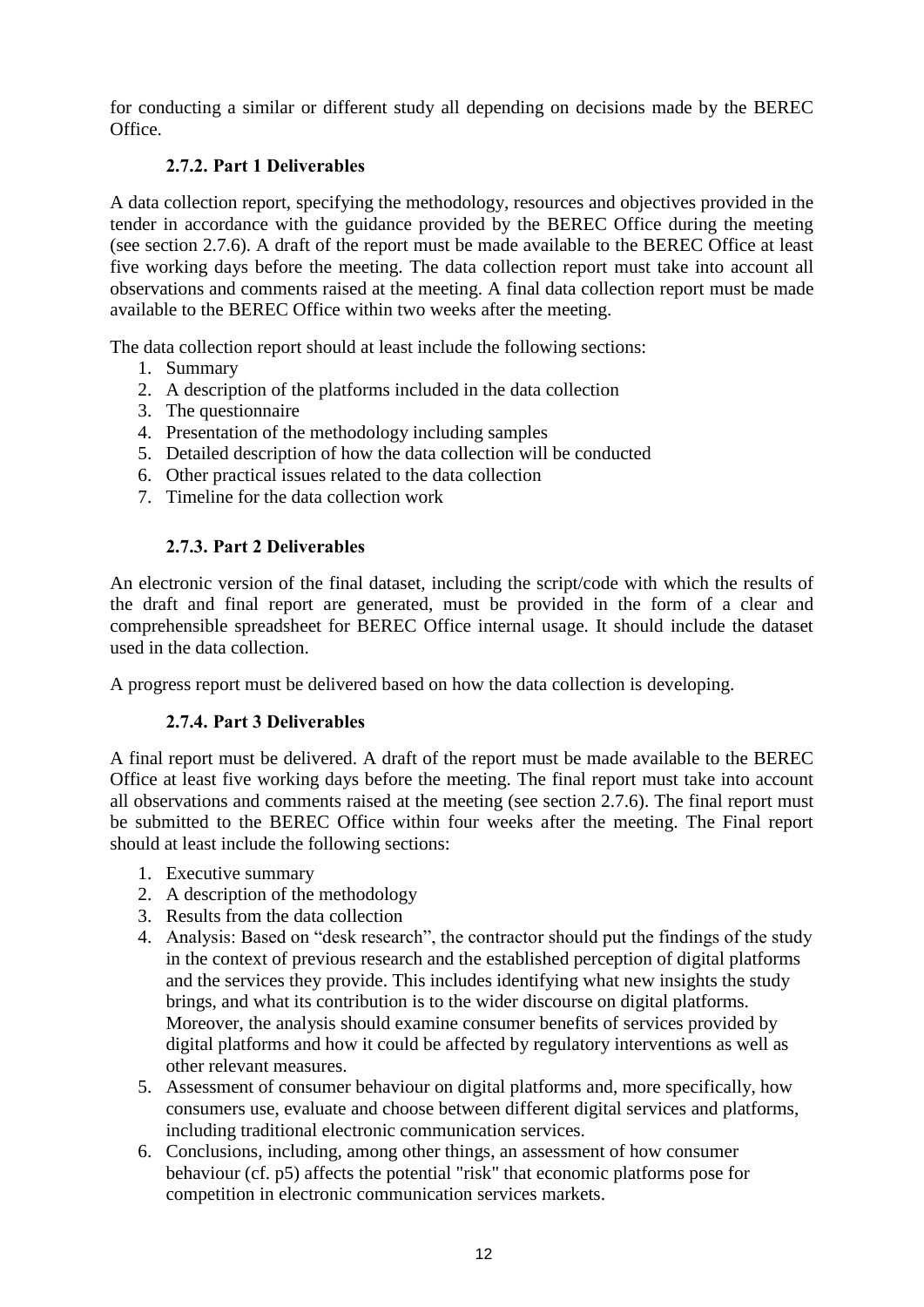7. Annexes (e.g. questionnaires used)

The final report must be made available to the BEREC Office within 8 months after signature of the contract together with a list of all the data samples collected, including the script/code with which the results of the draft and final report are generated, and used, if the project is not prolonged.

# **2.7.5. Report and presentation format**

All deliverables must be written in English, raw data material could be in other languages but compiled data must be presented in English.

All reports should be consistent in style (headings, margins, citations, bibliography, etc.) and contain a short executive summary. The contractor is required to properly apply quotation techniques and particular care must be taken to verify improper re-use of existing material. The layout of the report should apply BEREC style guide.

All reports will be submitted in an open electronic format. Exchange of advance copies as well as other non-formal communications shall take place via electronic mail.

A draft report must be submitted to the BEREC Office for review in advance of the final report. In addition a summary of the final report will be presented in a set of powerpoint slides. The final report must include an executive summary, and must be provided in an open electronic format suitable for publication by the BEREC Office on BEREC websites.

The BEREC Office will decide the possible dissemination of the findings and conclusions and any other information produced under this assignment.

#### **2.7.6. Meetings and updates**

The project will be launched with a video conference meeting, a so called kick off meeting, enabling the contractor to the meet the BEREC Office and Advisory Committee.

Two meetings with the contractor, as set out in 2.7.7 and 2.7.8, the BEREC Office and Advisory Committee must take place as described below. The meetings will be chaired by a BEREC Office representative. The aim of the meetings will be to guide the work of the contractor. Monthly update meetings as set out in 2.7.10 are also required to provide project updates.

#### **2.7.7. Part 1 - Meeting before data collection are launched**

The first physical meeting will be held when the contractor has a draft for the work items specified for Part 1. It should take place within 4-5 weeks after signature of the contract. It will be organised by the BEREC Office at the BEREC bureau de passage in Brussels.

The aim with the meeting is for the contractor to present the draft for all the work items specified in Part 1, which will be discussed with BEREC representatives.

#### **2.7.8. Part 3 - Analysis meeting**

A second meeting will be held when the contractor has a draft for a final report to present allowing a discussion with BEREC representatives on proposed conclusions. It should take place around 7 months after signature of the contract. The meeting will be organised by the BEREC Office at the BEREC bureau de passage in Brussels, if it is not decided that it should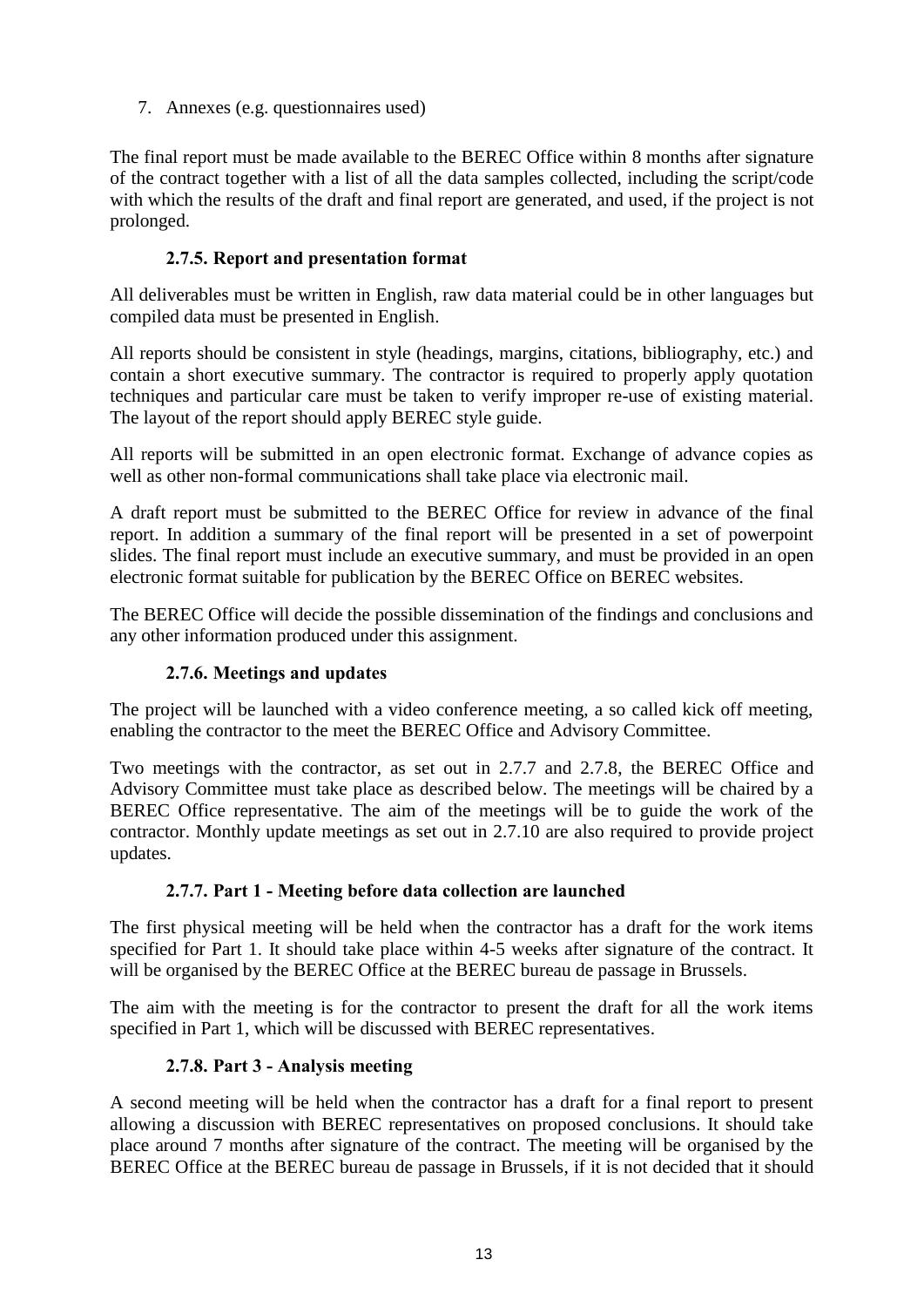a video conference meeting. The contractor have to finalise report based on the outcome of the meeting.

#### **2.7.9. Video meetings with the Advisory Committee**

Video conferences will be held in order to discuss the state of progress of the study and will be determined based on the need to discuss relevant issues, which will vary between different phases in the study. It will take place between representatives from the contractor and the BEREC Office and the designated advisory committee. These meetings should take place at least every third week.

# **2.7.10. Weekly updates with contact point**

In addition to the meetings as set out in 2.7.7 and 2.7.8 to be organised in Brussels and video/conference calls, representatives from the contractor should, on a weekly basis, update the designated BEREC representatives about the progress of the study. This communication will take place either by telephone, video conference or by e-mail depending on BEREC's preference.

The tenderers should include costs of attendance of its own maximum two representatives at the above meetings and take the video meetings/conferences as well as regular updates with BEREC in to consideration in the financial section of the offer.

# <span id="page-13-0"></span>**3. TIME-TABLE FOR DELIVERY OF OUTPUTS**

|                                    | <b>Initial Deliverable</b>                                                | <b>Final Deliverable</b> |
|------------------------------------|---------------------------------------------------------------------------|--------------------------|
| Data collection report             | Contract signatory date $+1$ months Contract signatory date $+2$ months   |                          |
| Progress report data<br>collection | Contract signatory date $+4$ months   Contract signatory date $+4$ months |                          |
| Analysis report                    | Contract signatory date $+7$ months Contract signatory date $+8$ months   |                          |

#### **Table 1 Detailed timetable indicative**



The timetable is indicative and may be affected e.g. by comments that need to be addressed from the Advisory Committee or other parties within BEREC before the final report can be approved. It can also be affected by BEREC's work calendar (scheduling of Contact Network and Board of Regulators Plenary Meetings).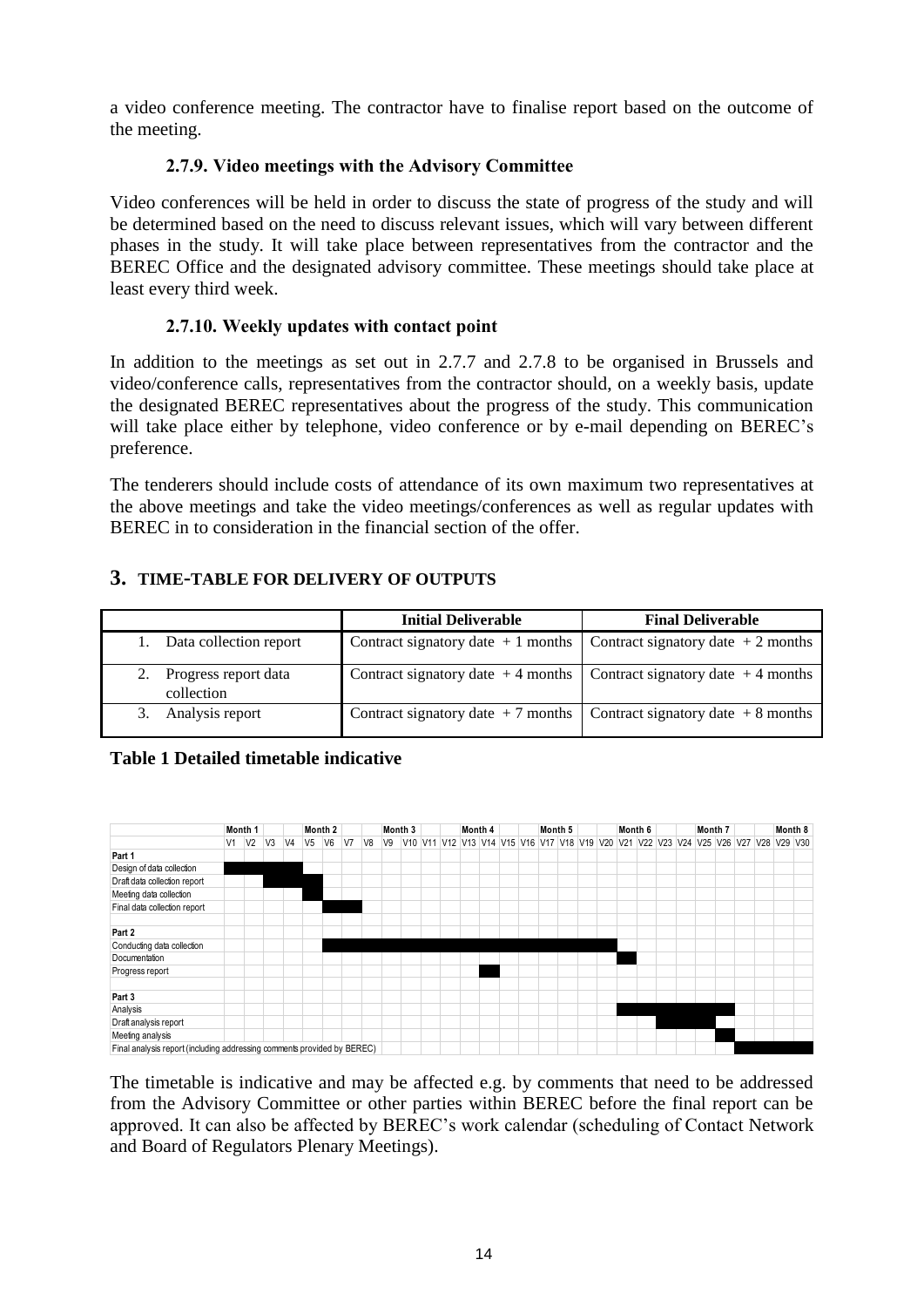#### **Governance Arrangements**

The successful tenderer will have ongoing engagement with the Contracting Authority assisted by an Advisory Committee comprising representatives from National Regulatory Authorities (NRAs). Engagement will take place at least monthly and will include written updates, conference calls, and detailed communication when milestones are achieved. In particular, the Advisory Committee and in particular the NRAs of the countries in the study will be permitted the opportunity to give input and feedback on the final draft of the data collection report as well as the analysis report prior to its submission.

The Advisory Committee must be consulted on, inter alia, the list of interviewees, the factors for inclusion in the model, and the scope of the project and the list of questions.

Adoption and publication of the report will be dependent on BEREC Board of Regulators' approval, which will take into account requests for confidentiality of the relevant NRAs<sup>14</sup>.

# <span id="page-14-0"></span>**4. EVALUATION AND AWARD**

The evaluation is based solely on the information provided in the submitted tender. It involves the following:

- Verification of non-exclusion of tenderers on the basis of the exclusion criteria
- Selection of tenderers on the basis of selection criteria
- Verification of compliance with the minimum requirements set out in these tender specifications
- Evaluation of tenders on the basis of the award criteria

The contracting authority may reject abnormally low tenders, in particular if it established that the tenderer or a subcontractor does not comply with applicable obligations in the fields of environmental, social and labour law.

The tenders will be assessed in the order indicated above. Only tenders meeting the requirements of one step will pass on to the next step.

#### <span id="page-14-1"></span>**4.1. Verification of non-exclusion**

All tenderers must provide a declaration on honour (see Annex I), signed and dated by an authorised representative, stating that they are not in one of the situations of exclusion listed in that declaration on honour.

In case of joint tender, each member of the group must provide a declaration on honour signed by an authorised representative.

 $\overline{a}$ 

 $14$  NRAs of those countries involved in the study.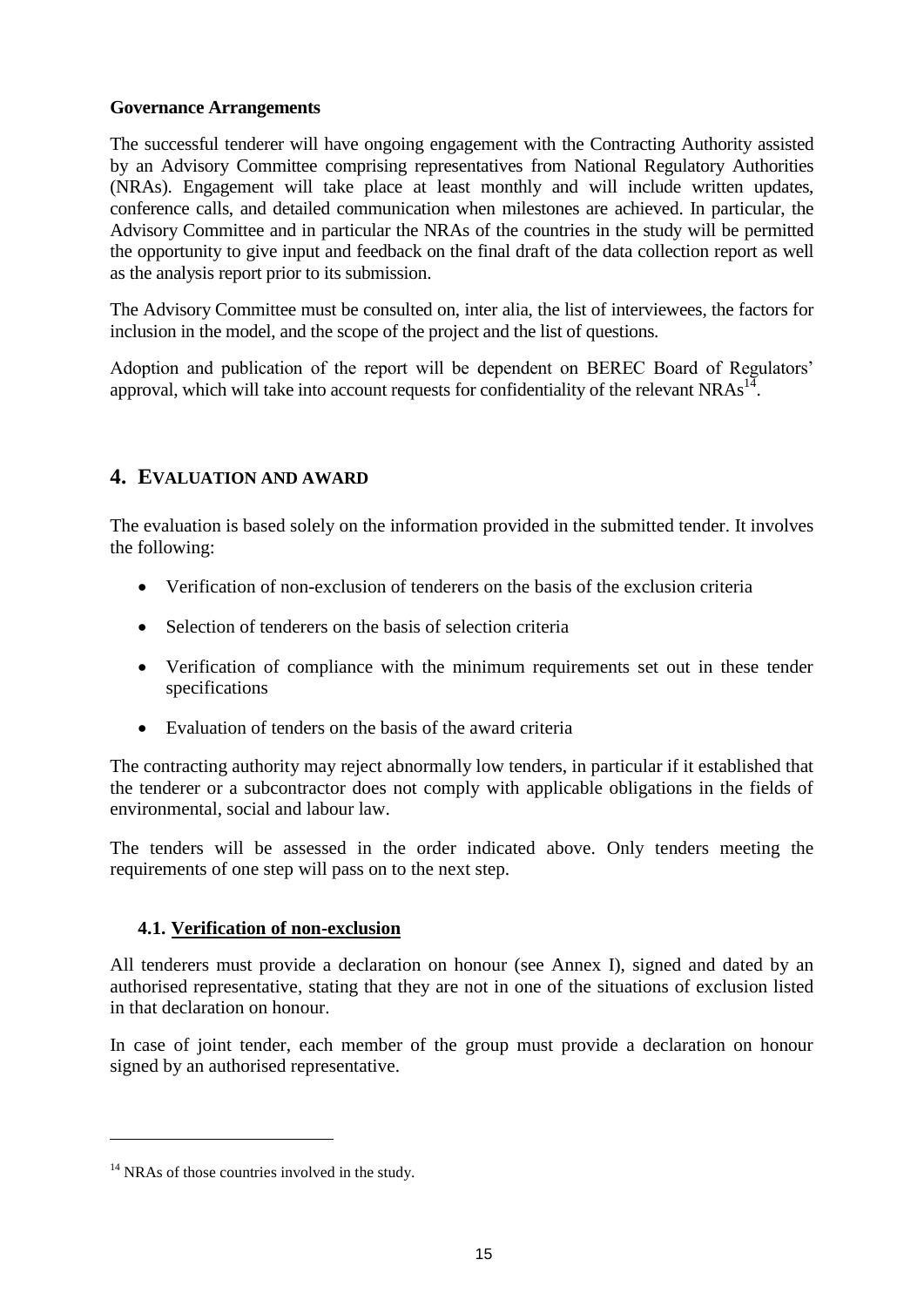In case of subcontracting, subcontractors whose share of the contract is above 10% and whose capacity is necessary to fulfil the selection criteria must provide a declaration on honour signed by an authorised representative.

The Contracting Authority reserves the right to verify whether the successful tenderer is in one of the situations of exclusion by requiring the supporting documents listed in the declaration of honour.

**The successful tenderer must provide the documents mentioned as supporting evidence in the declaration on honour before signature of the contract and within a deadline given by the contracting authority. This requirement applies to each member of the group in case of joint tender and to all subcontractors whose share of the contract is above 10 % and whose capacity is necessary to fulfil the selection criteria.**

The obligation to submit supporting evidence does not apply to international organisations.

A tenderer (or a member of the group in case of joint tender, or a subcontractor) is not required to submit the documentary evidence if it has already been submitted for another procurement procedure and provided the documents were issued not more than one year before the date of their request by the contracting authority and are still valid at that date. In such cases, the tenderer must declare on its honour that the documentary evidence has already been provided in a previous procurement procedure, indicate the reference of the procedure and confirm that there has been no change in its situation.

A tenderer (or a member of the group in case of joint tender, or a subcontractor) is not required to submit a specific document if the contracting authority can access the document in question on a national database free of charge.

#### <span id="page-15-0"></span>**4.2. Selection criteria**

Tenderers must prove their legal, regulatory, economic, financial, technical and professional capacity to carry out the work subject to this procurement procedure.

The tenderer may rely on the capacities of other entities, regardless of the legal nature of the links which it has with them. It must in that case prove to the Contracting Authority that it will have at its disposal the resources necessary for performance of the contract, for example by producing an undertaking on the part of those entities to place those resources at its disposal.

The tender must include the proportion of the contract that the tenderer intends to subcontract.

#### **4.2.1. Declaration and evidence**

The tenderers (and each member of the group in case of joint tender) and subcontractors whose capacity is necessary to fulfil the selection criteria must provide the declaration on honour (see Annex I), signed and dated by an authorised representative, stating that they fulfil the selection criteria applicable to them individually. For the criteria applicable to the tenderer as a whole the tenderer (sole tenderer or leader in case of joint tender) must provide the declaration on honour stating that the tenderer, including all members of the group in case of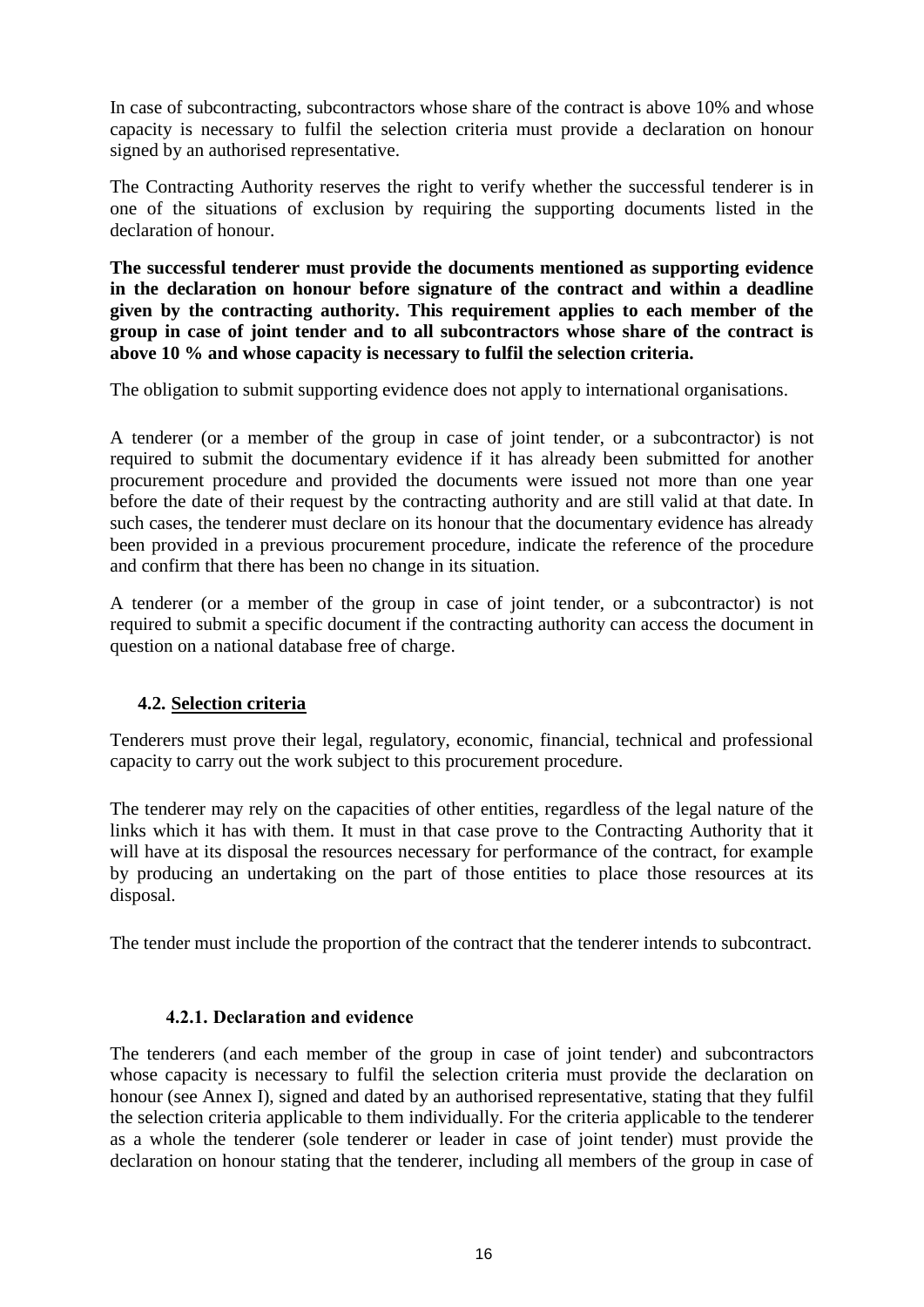joint tender and including subcontractors if applicable, fulfils the selection criteria for which a consolidated assessment will be carried out.

This declaration is part of the declaration used for exclusion criteria (see section 4.1) so only one declaration covering both aspects should be provided by each concerned entity.

The Contracting Authority will evaluate selection criteria on the basis of the declarations on honour. Nevertheless, it reserves the right to require evidence of the legal and regulatory, financial and economic and technical and professional capacity of the tenderers at any time during the procurement procedure and contract performance. In such case the tenderer must provide the requested evidence without delay. The Contracting Authority may reject the tender if the requested evidence is not provided in due time.

**After contract award, the successful tenderer will be required to provide the evidence mentioned below before signature of the contract and within a deadline given by the contracting authority. This requirement applies to each member of the group in case of joint tender and to all subcontractors whose capacity is necessary to fulfil the selection criteria.**

A tenderer (or a member of the group in case of joint tender, or a subcontractor) is not required to submit the documentary evidence if it has already been submitted for another procurement procedure and provided the documents were issued not more than one year before the date of their request by the contracting authority and are still valid at that date. In such cases, the tenderer must declare on its honour that the documentary evidence has already been provided in a previous procurement procedure, indicate the reference of the procedure and confirm that that there has been no change in its situation.

A tenderer (or a member of the group in case of joint tender, or a subcontractor) is not required to submit a specific document if the contracting authority can access the document in question on a national database free of charge.

#### **4.2.2. Legal and regulatory capacity**

Tenderers must prove that they are allowed to pursue the professional activity necessary to carry out the work subject to this call for tenders. The tenderer (including each member of the group in case of joint tender) must provide the following information in its tender if it has not been provided with the Legal Entity Form:

- For legal persons, a legible copy of the notice of appointment of the persons authorised to represent the tenderer in dealings with third parties and in legal proceedings, or a copy of the publication of such appointment if the legislation applicable to the legal person requires such publication. Any delegation of this authorisation to another representative not indicated in the official appointment must be evidenced.

- For natural persons, if required under applicable law, a proof of registration on a professional or trade register or any other official document showing the registration number.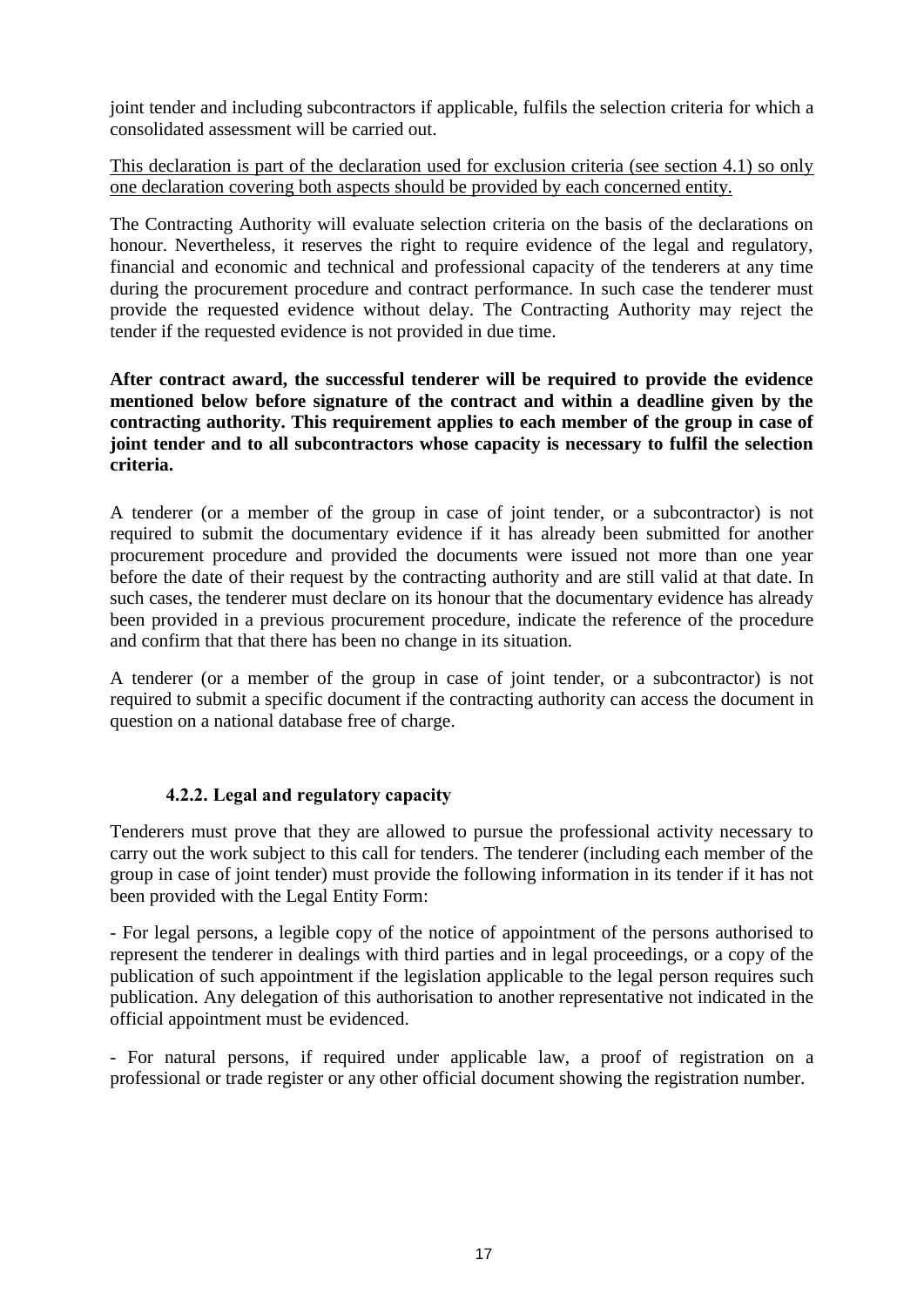#### **4.2.3. Economic and financial capacity criteria**

The tenderer must have the necessary economic and financial capacity to perform this contract until its end. In order to prove their capacity, the tenderer must comply with the following selection criteria.

- **Criterion 1**: Annual turnover for each of the last two financial years for which accounts have been closed above EUR 50 000; this criterion applies to the leader in case of a joint tender.

#### **Evidence:**

- Copy of the profit and loss accounts for the last two years for which accounts have been closed from each concerned legal entity;

- Failing that, appropriate statements from banks;

If, for some exceptional reason which the Contracting Authority considers justified, a tenderer is unable to provide one or other of the above documents, it may prove its economic and financial capacity by any other document which the Contracting Authority considers appropriate. In any case, the Contracting Authority must at least be notified of the exceptional reason and its justification. The Commission reserves the right to request any other document enabling it to verify the tenderer's economic and financial capacity.

# **4.2.4. Technical and professional capacity criteria and evidence**

#### **A. Criteria relating to tenderers**

Tenderers (in case of a joint tender the combined capacity of all members of the group and identified subcontractors) must comply with the criteria listed below.

| <b>Criterion 1:</b> Experience in<br>investigating and analysing<br>consumer behaviour                               | The tenderer must have experience in designing, conducting and<br>analysing international market research projects using established<br>methodologies related to consumer behaviour in the electronic<br>communication sector.                                                                                                                                                                     |  |  |  |
|----------------------------------------------------------------------------------------------------------------------|----------------------------------------------------------------------------------------------------------------------------------------------------------------------------------------------------------------------------------------------------------------------------------------------------------------------------------------------------------------------------------------------------|--|--|--|
| <b>Documentary evidence</b>                                                                                          | List of at least two international large market research projects,<br>with a similar size as this study, involving data collection<br>conducted during the last five years, with at least one been done<br>for an EU member state. The projects must have be completed<br>and final reports approved by the client before December 1,<br>2019. Detailed description of team members' contribution. |  |  |  |
| Criterion 2: Experience and<br>knowledge of the European<br>electronic communication<br>sector and market conditions | The tenderer must have sufficient knowledge of digital platforms,<br>the electronic communications sector and consumer behaviour in<br>order to carry out the data collection and analysis of the results.                                                                                                                                                                                         |  |  |  |
| <b>Documentary evidence</b>                                                                                          | List of at least two relevant projects or publications in the past<br>five years on the subject of consumer behaviour related to digital                                                                                                                                                                                                                                                           |  |  |  |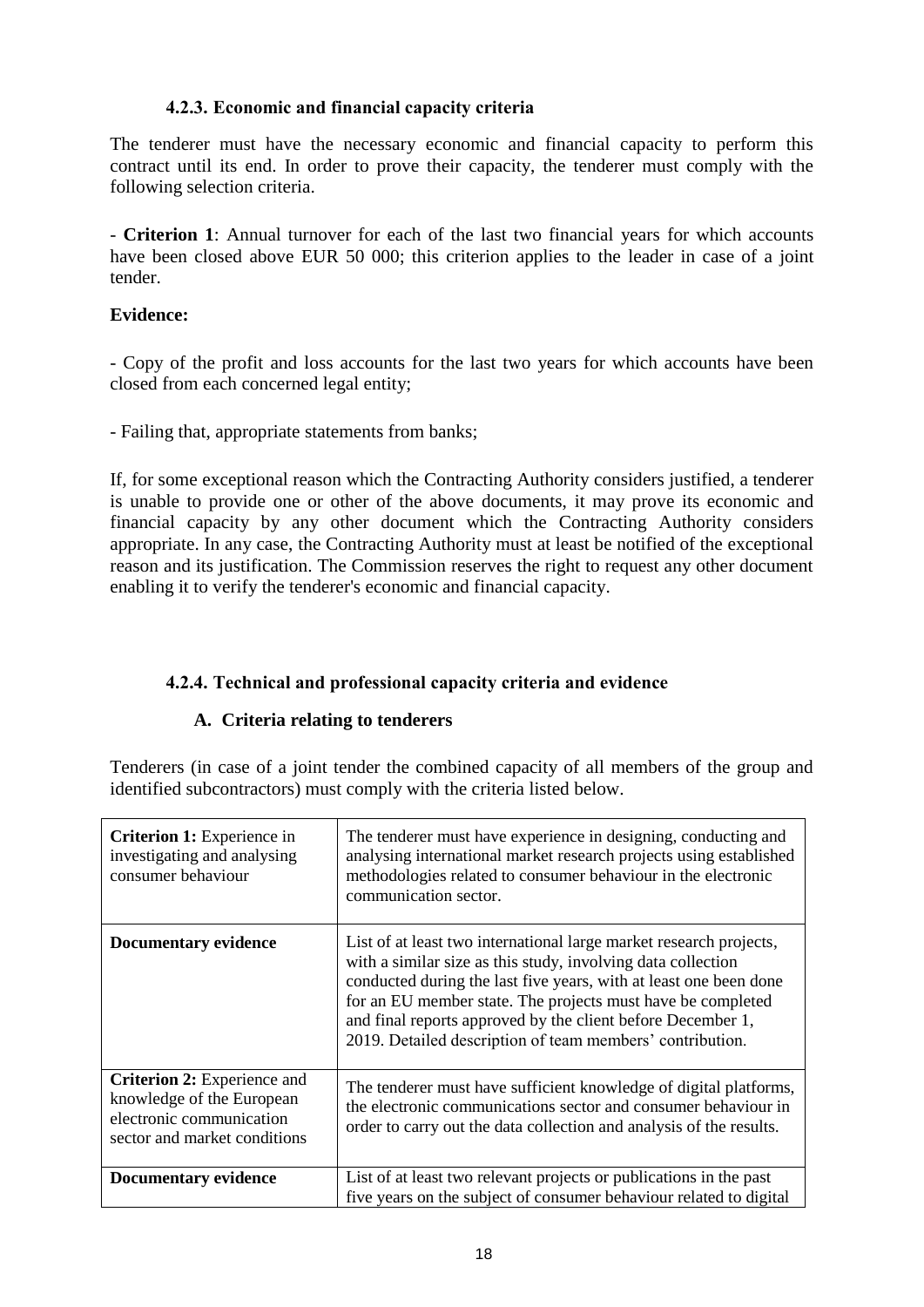|                                                                                                         | services. Detailed description of team members' contribution.                                                                                                                                              |  |  |  |  |
|---------------------------------------------------------------------------------------------------------|------------------------------------------------------------------------------------------------------------------------------------------------------------------------------------------------------------|--|--|--|--|
| Criterion 3: Experience of data<br>collection                                                           | The tenderer must have experience of gathering data through<br>surveys in form of questionnaire and interviews with people of<br>the different ages and in different countries and different<br>languages. |  |  |  |  |
| <b>Documentary evidence</b>                                                                             | A description of at least two data collection projects (market)<br>research comprising questionnaires) performed and details of<br>team members' contribution.                                             |  |  |  |  |
| <b>Criterion 4: Experience of</b><br>analysing consumer behaviour<br>related to use of digital services | The tenderer must have experience of analysing consumer<br>behaviour related to digital services and electronic<br>communications.                                                                         |  |  |  |  |
| Documentary evidence                                                                                    | Present at least two reports related to consumer behaviour and<br>digital services. Please, add references and quality evaluation if<br>available.                                                         |  |  |  |  |

#### **B. Criteria relating to the team delivering the service**

Tenderers (in case of a joint tender the combined capacity of all tenderers and subcontractors) must comply with the following criteria.

| <b>Criterion 1: Project</b><br>Management Experience | The project manager must have at least three years' experience in<br>project management, including overseeing project delivery, quality<br>control of delivered services, client orientation in project of a<br>similar size and coverage. The contractor must also have a plan for<br>how to handle a situation where the project manager is unable to<br>fulfil his or her role. |  |  |  |  |
|------------------------------------------------------|------------------------------------------------------------------------------------------------------------------------------------------------------------------------------------------------------------------------------------------------------------------------------------------------------------------------------------------------------------------------------------|--|--|--|--|
| <b>Documentary evidence</b>                          | Concise but informative curricula vitae of project manager and<br>project participants, detailing educational and professional<br>qualifications and project management experience. Provide<br>information about employment, and role within the company.                                                                                                                          |  |  |  |  |
|                                                      | The Europass curriculum vitae template (available at                                                                                                                                                                                                                                                                                                                               |  |  |  |  |
|                                                      | https://europass.cedefop.europa.eu/en/documents/curriculum-<br>vitae/templates-instructions) must be used.                                                                                                                                                                                                                                                                         |  |  |  |  |
| <b>Criterion 2: English Language</b>                 | At least one member of both the drafting team and model                                                                                                                                                                                                                                                                                                                            |  |  |  |  |
| <b>Skills</b>                                        | development team should have excellent knowledge of written and                                                                                                                                                                                                                                                                                                                    |  |  |  |  |
|                                                      | spoken English.                                                                                                                                                                                                                                                                                                                                                                    |  |  |  |  |
| <b>Documentary evidence</b>                          | Either native English or certification of level C2 in the Common                                                                                                                                                                                                                                                                                                                   |  |  |  |  |
|                                                      | European Framework of Reference for Languages.                                                                                                                                                                                                                                                                                                                                     |  |  |  |  |

# <span id="page-18-0"></span>**4.3. Award criteria**

The contract will be awarded based on the most economically advantageous tender, according to the 'best price-quality ratio' award method. The quality of the tender will be evaluated based on the following criteria. The maximum total quality score is 100 points.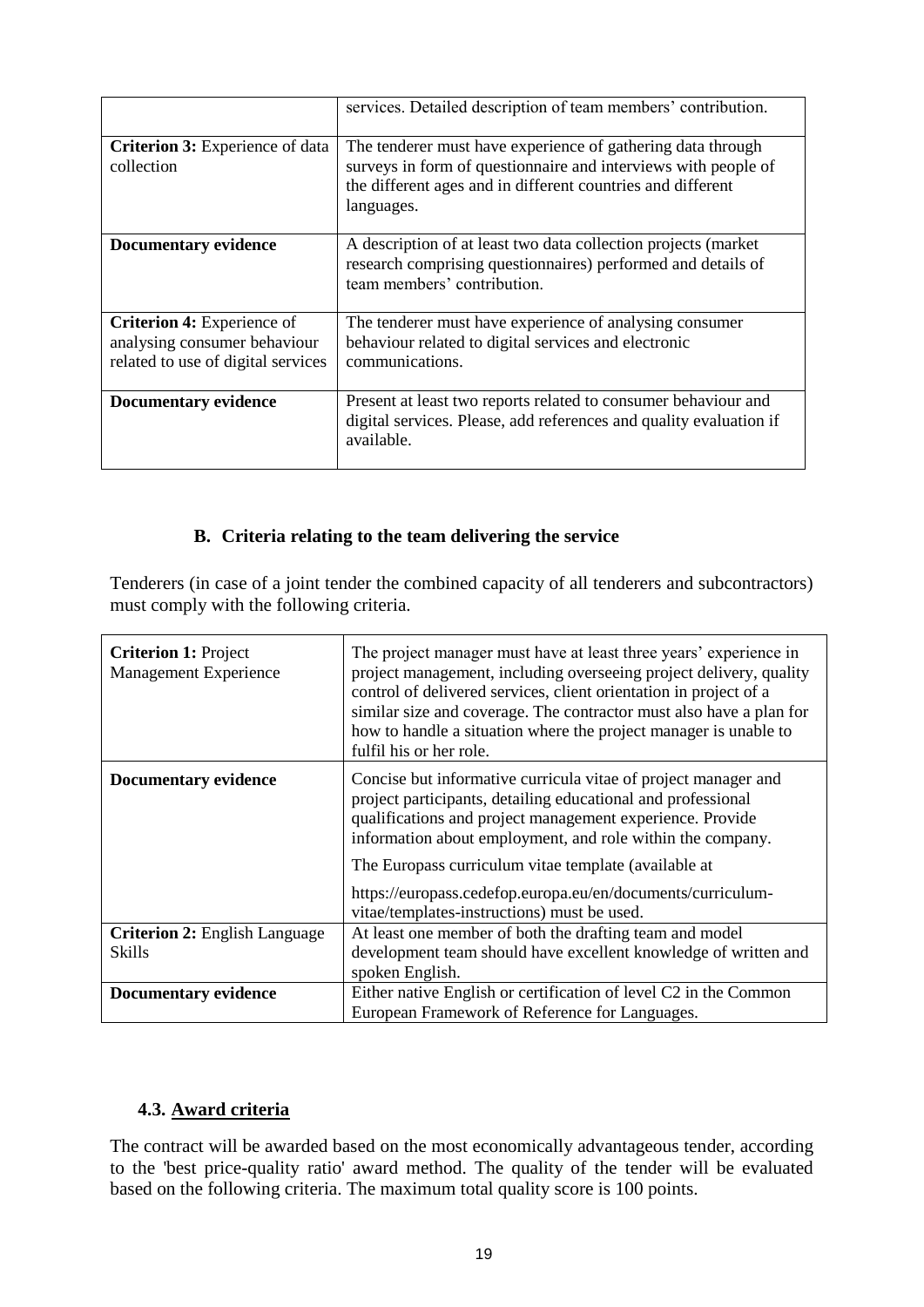The tenders will be assessed on the basis of the technical award criteria and the respective scores listed below:

| <b>Maximum</b><br>score/<br>Weighting | <b>Threshold</b> |
|---------------------------------------|------------------|
| 25                                    | 10               |
| 40                                    | 20               |
| 35                                    | 15               |
|                                       |                  |
|                                       |                  |

In the evaluation for tenders BEREC will apply the following scale:

Project plan maximum score: 25

25 – excellent; the answer is impressive and shows no flaws at all.

15 – very good; the answer is totally satisfying and shows no flaws of importance.

10 – good; the answer is satisfying, but there is room for a certain improvement.

5 – the answer is satisfactory, but there is substantial room for a certain improvement.

0 – not satisfying; the answer is not satisfying.

Proposed methodology maximum score: 40

40 – excellent; the answer is impressive and shows no flaws at all.

30 – very good; the answer is totally satisfying and shows no flaws of importance.

20 – good; the answer is satisfying, but there is room for a certain improvement.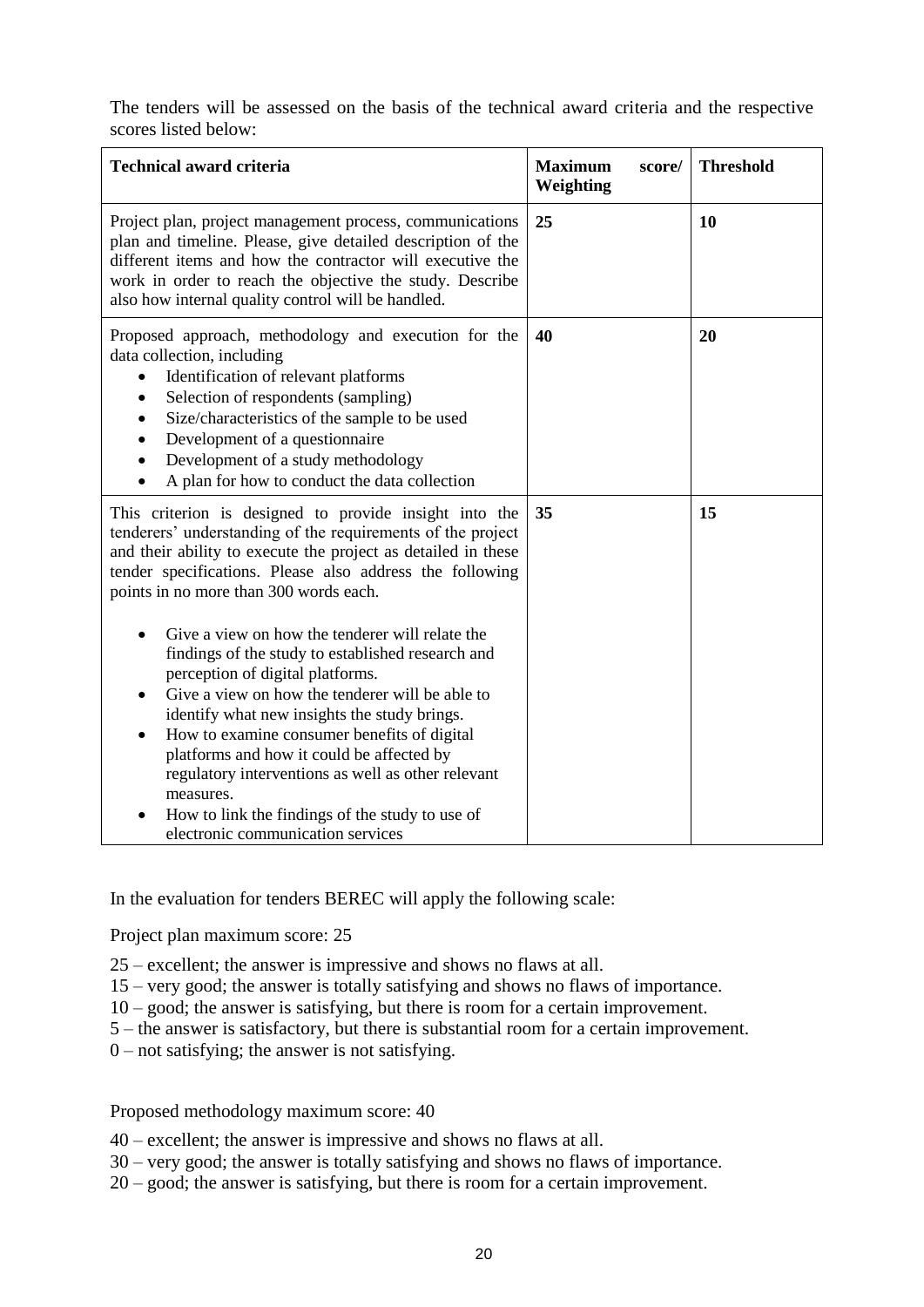10 – the answer is satisfactory, but there is substantial room for a certain improvement.

 $0$  – not satisfying; the answer is not satisfying.

Understanding of requirements of the project maximum score: 35

35 – excellent; the answer is impressive and shows no flaws at all.

25 – very good; the answer is totally satisfying and shows no flaws of importance.

15 – good; the answer is satisfying, but there is room for a certain improvement.

5 – the answer is satisfactory, but there is substantial room for a certain improvement.

 $0$  – not satisfying; the answer is not satisfying.

The minimum score per criterion is indicated in the second column (called "Threshold"). Tenders with a total score of less than 70 points at the end of the evaluation process will be considered of insufficient quality and rejected.

#### <span id="page-20-0"></span>**4.4. Price**

The tenderer should provide a breakdown of price across the various modules in the following format:

| <b>Module</b>         | No of Man Days | Price per Man<br>Day | Price (in $\epsilon$ ) |
|-----------------------|----------------|----------------------|------------------------|
| Part 1                |                |                      |                        |
| Identify what         |                |                      |                        |
| the data              |                |                      |                        |
| collection            |                |                      |                        |
| should address        |                |                      |                        |
| Selecting             |                |                      |                        |
| respondents           |                |                      |                        |
| Developing a          |                |                      |                        |
| questionnaire         |                |                      |                        |
| Developing a          |                |                      |                        |
| methodology           |                |                      |                        |
| Data collection       |                |                      |                        |
| and<br>report         |                |                      |                        |
| presentation          |                |                      |                        |
| One<br>day            |                |                      |                        |
| meeting               |                |                      |                        |
| Part 2                |                |                      |                        |
| Data collection       |                |                      |                        |
| Documentation         |                |                      |                        |
| Part 3                |                |                      |                        |
| Analysis              |                |                      |                        |
| <b>Final Report</b>   |                |                      |                        |
| One<br>day            |                |                      |                        |
| meeting               |                |                      |                        |
| Management<br>Project |                |                      |                        |
| throughout project    |                |                      |                        |